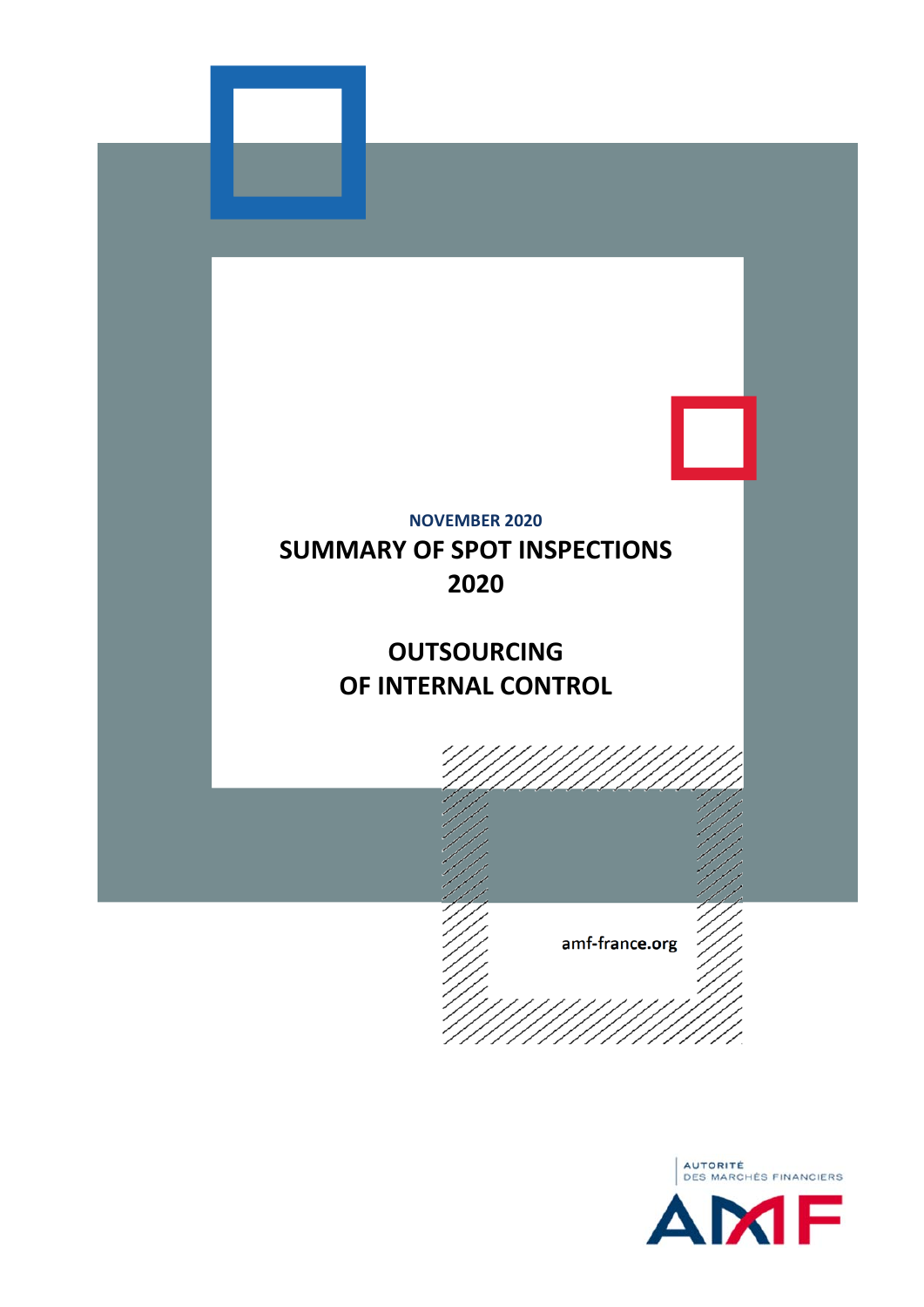

As announced in the AMF's supervision priorities for 2020, the first series of SPOT inspections for the year on **asset management companies("AMCs") consisted in a review of the outsourcing of internal controlto an outside** firm. In view of the key role played by the internal control function in AMCs, and insofar as in any case these **companiesremain responsible for thisfunction, itseemed relevant to analyse the conditions ofsuch outsourcing** and the quality of the services performed, through a SPOT inspection of a sample of seven companies using three **different firms.**

The verifications mainly covered the period 2017‐2020 and examined:

- $\Box$  the internal control organisation of the AMCs (selection of the service provider, resources allocated, scope of outsourcing, governance, and links between second-level control and periodic control);
- $\Box$  the procedures and methodology for conducting controls and the control plan;
- $\Box$  practical implementation of the control process;
- $\Box$  reporting to senior management and the AMF;
- $\Box$  the system for evaluation and monitoring of the service provider by the AMC.

# This review aims to shed light on the practices of the AMCs under review with regard to their outsourcing of **internal control.**

### Scope of SPOT inspections and definitions:

- ‐ The SPOT inspections focused especially on the internal control system, which covers permanent control and periodic control. However, the review may sometimes examine compliance issues, in particular the implementation of adequate policies and procedures, due to the close link between the two parts of the compliance function<sup>1</sup> and the prerogatives granted to the service providers.
- Permanent control,<sup>2</sup> which checks, via second-level controls, the correct performance of the first-level controls, <sup>3</sup> consists (excluding the risk control system) in: (1) monitoring and regularly assessing the appropriateness and effectiveness of the policies, procedures and measures implemented in the AMC, and the actions taken to correct any failure of the AMC and the persons concerned to fulfil their professional obligations;4 (2) monitoring and regularly assessing the appropriateness and effectiveness of the systems, internal control mechanisms and other arrangements, and take appropriate measures to address any deficiencies.5
- Periodic control, sometimes called third-level control, consists in: (i) establishing and maintaining a periodic control programme to examine and assess the adequacy and effectiveness of the systems, internal control mechanisms and arrangements of the asset management company, (ii) issuing recommendations based on the result of work carried out in accordance with (i), (iii) verifying compliance with those recommendations, and (iv) providing reports on periodic control issues.<sup>6</sup> The periodic control function aims to ensure of the effectiveness of the compliance and internal audit system by conducting business audits and recommending corrective measures for any faults identified.7

1

<sup>1</sup> Cf. Articles 318-48 to 318-54 and 321-84 to 321-89 of the AMF General Regulation.

<sup>&</sup>lt;sup>2</sup> Cf. Articles 318-50 and 321-85 of the AMF General Regulation.

<sup>3</sup> Cf. Articles 318‐51 and 321‐86 of the AMF General Regulation.

<sup>4</sup> Cf. Articles 61 (1) of Delegated Regulation No. 231/2013, 321‐31 (I) of the AMF General Regulation and 22 (2) of Delegated Regulation No. 2017/565.

<sup>5</sup> Cf. Articles 57 (6) of Delegated Regulation No. 231/2013, 321‐27 of the AMF General Regulation and 21 (5) of Delegated Regulation No. 2017/565.

<sup>6</sup> Cf. Articles 62 of Delegated Regulation No. 231/2013, 321‐83 of the AMF General Regulation and 24 of Delegated Regulation No. 2017/565.

Cf. AMF Position-Recommendation 2014-06 (3.1).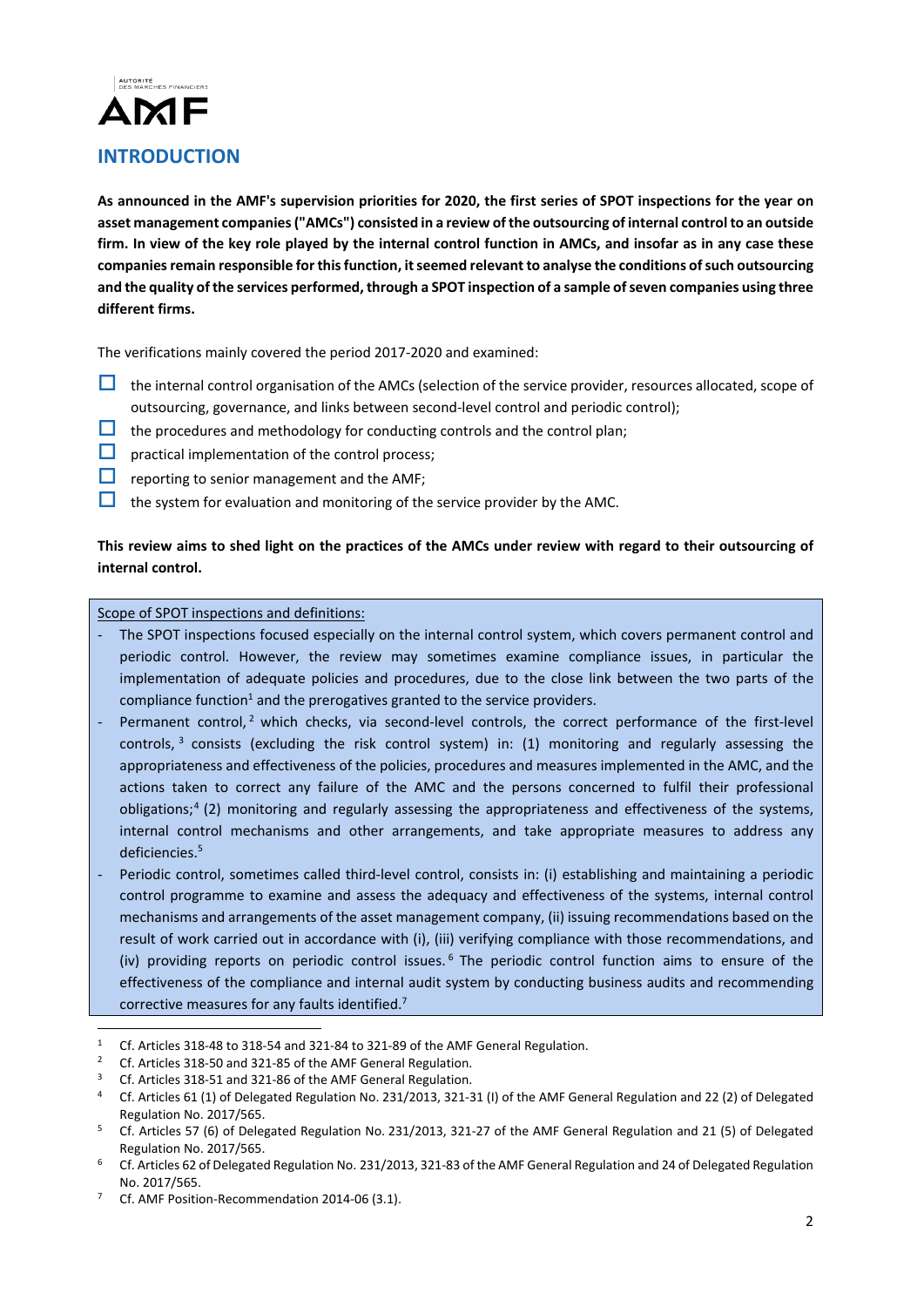

‐ The term "outsourcing" used in this review refers both to outsourcing within the meaning of Articles 318‐58 to 318‐61 and 321‐93 to 321‐96 of the AMF General Regulation and Article 31 (1) of Delegated Regulation 2017/565,<sup>8</sup> and to delegation within the meaning of Articles 318-62 and 321-97 of the AMF General Regulation and Article 75 of Delegated Regulation 231/2013.<sup>9</sup>

The AMF notes, via this series of SPOT inspections, that the internal control arrangements using the services of an external provider have levels of effectiveness that are disparate, or even in some cases insufficient. This underscores in particular the need, for any AMC wanting to use an organisation of this type, to pay special attention to selection and monitoring of the chosen service providers, and in particular the periodic re-assessment of the quality of the service provider's work. The AMF's policy regarding this will be clarified.

This document is neither a position nor a recommendation. The practices identified as either "good" or "poor" **highlight approaches identified during the inspections that may facilitate, or complicate, compliance with regulations governing outsourcing of internal control.**

1

<sup>&</sup>lt;sup>8</sup> Outsourcing to a third party of the performance of operational tasks or functions critical or important for the provision of a service or for performing activities.

Delegation of UCITS or AIF management / the fund manager's functions.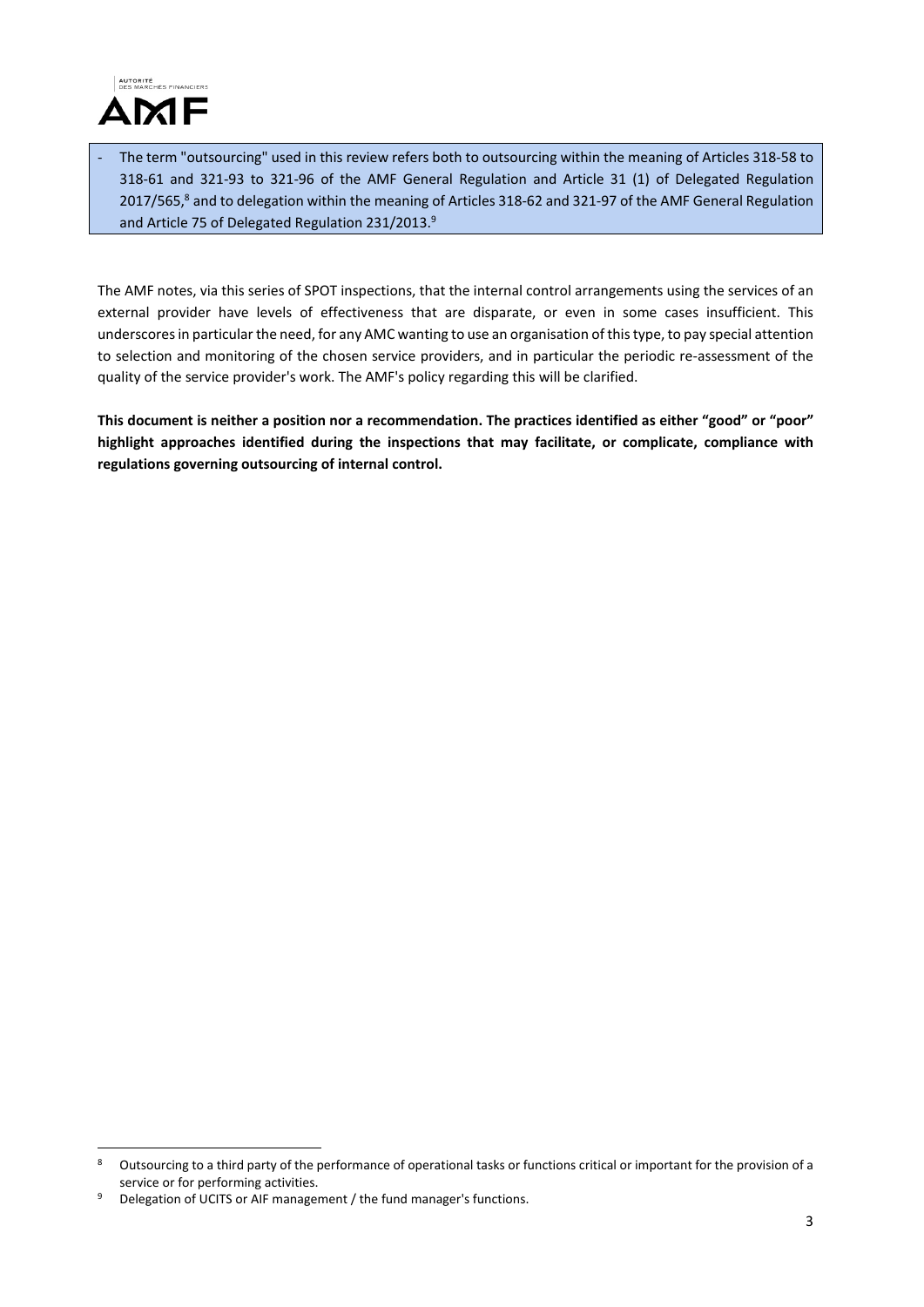

| 1.   |                                                                               |  |  |  |
|------|-------------------------------------------------------------------------------|--|--|--|
| 2.   |                                                                               |  |  |  |
| 2.1. |                                                                               |  |  |  |
| 2.2. |                                                                               |  |  |  |
| 3.   |                                                                               |  |  |  |
| 3.1. |                                                                               |  |  |  |
| 3.2. | Procedures and methodologies for conducting controls and the control plan  17 |  |  |  |
| 3.3. |                                                                               |  |  |  |
| 3.4. |                                                                               |  |  |  |
| 3.5. | System for evaluation and monitoring of the service provider by the AMC 26    |  |  |  |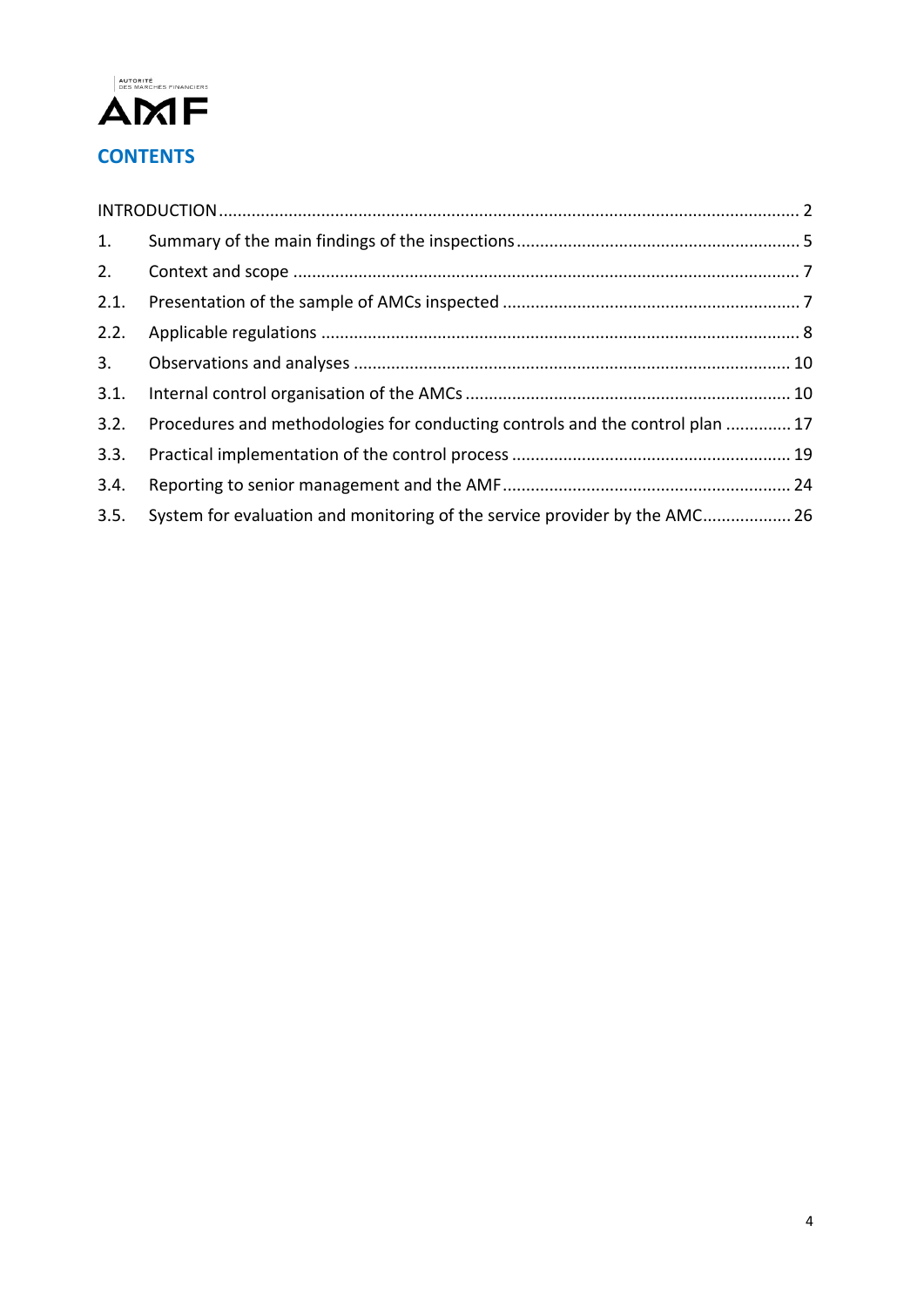

# **1. SUMMARY OF THE MAIN FINDINGS OF THE INSPECTIONS**

The outsourcing of internal control may cover different scopes depending on the AMC. Of the seven AMCs in the sample group, the inspections showed that the AMCs all outsource (i) the performance of second-level permanent control and periodic control, and (ii) the production of annual reports on compliance and internal control. Four AMCs also outsource, on a case-by-case basis, regulatory monitoring, the provision of training relating to antimoney laundering and combating the financing of terrorism (AML/CFT) and market abuse for employees and managers, the establishment of the AML/CFT system, drafting of their procedures, the preparation of internal control committees, the preparation of "FRA-RAC"<sup>10</sup> reports and diverse assistance concerning the regulations with the supervisory authorities (in view of the creation of new financial products or the extension or updating of its authorisation).

In five cases, the allocation of outsourced human resources (between 20 and 30 days) for second-level permanent control and periodic control corresponds to or exceeds what is provided for in the programme of operations. For the other two AMCs, the number of days allocated in practice to periodic control does not correspond to what is mentioned either in the programme of operations or in the "FRA‐RAC" report: the number of days allocated in practice to periodic control exclusively includes other subjects such as the writing of compliance and internal control reports, establishment of the "FRA-RAC" reports, conducting AML/CFT and market abuse training, and regulatory intelligence.

For the seven AMCs, the service agreements do not specify the experience and seniority of the consultants. In practice, in six cases, the consultants have significant experience in the field of third-party asset management. For one AMC, the profile of the consultant in charge of performing second‐level permanent controls is very junior: at the time when she was hired by the service provider, she had only eight months' experience in activities related to asset management regulations. It should be noted, however, that this consultant was supervised by the chairman of the service provider company. The inspections noted the poor practice of having neither the CV of the consultants in charge of the internal control service nor any information regarding their possible "AMF certification".

As regards the technical resources, one service provider relies on a proprietary tool to define the second-level permanent control plan and the periodic control plan, to generate control sheets, and to supervise and validate the control work. The proprietary tool is also used to generate the remediation plans decided on (following identified anomalies) and the control reports intended for the AMC's managers. The documentary evidence of the controls is not stored, on the control date, in the proprietary tool but in a dedicated shared electronic records system on the AMC's network. The other two service providers rely on functionalities developed internally on the Office Pack.

In six out of seven cases, the AMC has an annual internal control committee during which (i) anomalies are reported to senior management and (ii) follow‐up is performed on the recommendations made during the preceding committee meetings.

It appears that the seven AMCs have a procedure for selecting service providers; however, only five AMCs use this procedure to select the service provider in charge of internal control. The procedures of three AMCs are silent regarding the conditions of selection of service providers (invitation to tender or other). Only the procedures of three AMCs specify the criteria used to select service providers. They also mention the obligation for the AMC to formalise a complete service provider dossier including in particular (i) the documents relating to its identity ("K‐ bis"), (ii) the service provider's capacity (for example: profiles and average experience of the personnel, evidence

<u>.</u>

<sup>10</sup> Annual fact sheets/annual inspection reports.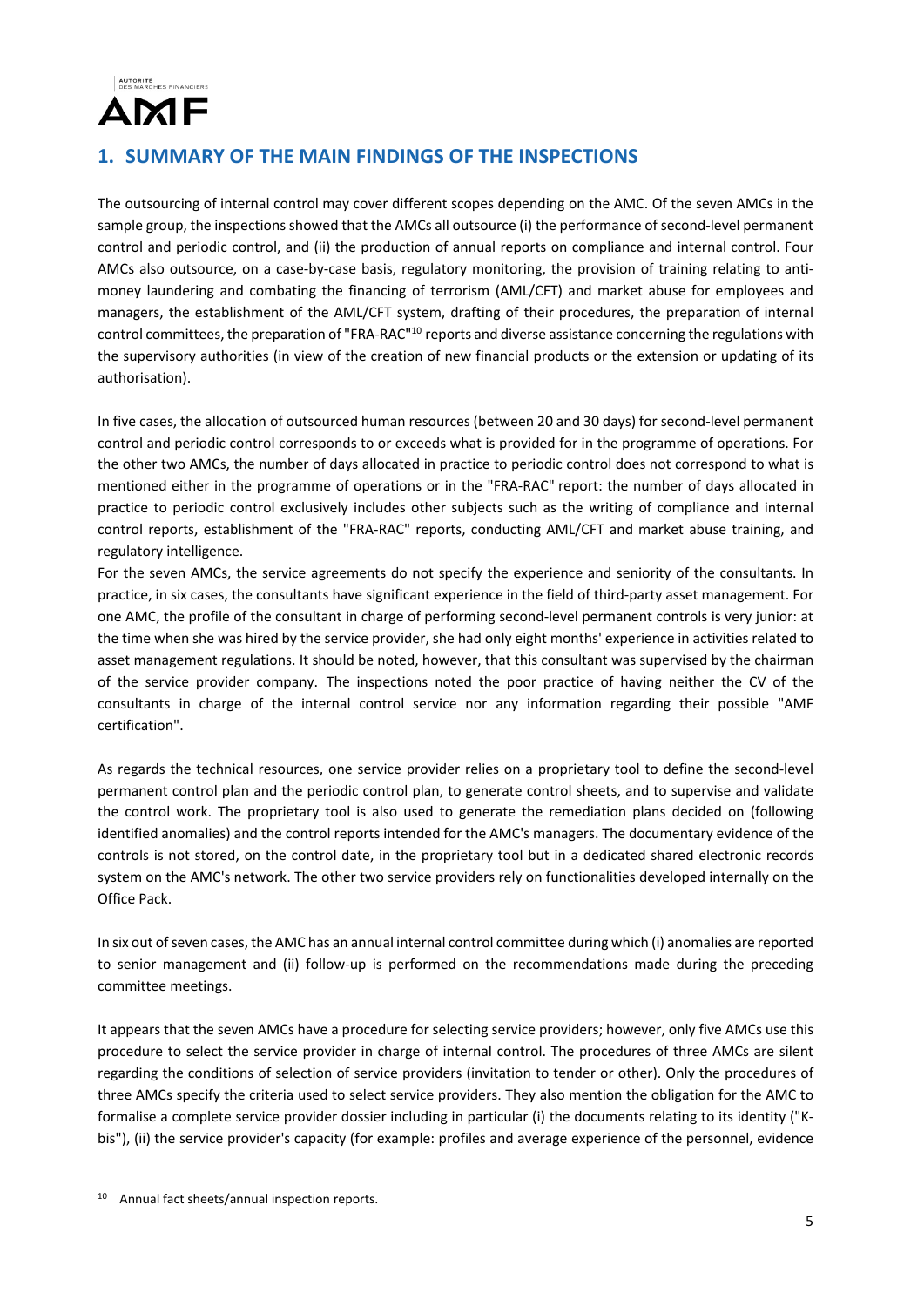

of membership of a professional association and of application of said association's charter, recommendations of other companies), and (iii) the signed agreement.

For the seven AMCs of the sample group, the distinction between permanent control and periodic control is not very clear, or even artificial. It was noted that the periodic control diligence did not concern the control work carried out in the framework of second-level control. In particular, the inspections highlighted the very poor practice consisting of not allocating strictly different human resources to permanent control and periodic control in a given firm in charge of outsourcing.

It is found that five AMCs do not have sufficiently precise and operational procedures covering the conduct of controls. Only the procedures of two AMCs include a control methodology and an operating procedure for the tool put in place by the service provider in charge of internal control.

The seven AMCs have risk maps including, both for the portfolios managed and for the AMC, liquidity risks, market risks, non‐compliance risks, operational risks and AML/CFT risk. Only three AMCs include cybersecurity risk in their risk map.

The seven AMCs indeed have annual compliance and internal control plans ("PCCIs"): they are established either by the internal control service provider on the basis of the "FRA‐RAC" annual report and the PCCI for financial year n-1, or by the AMC with the help of the service provider. Only the control plan of two AMCs formalises priorities on the basis of the non-compliance risk assessment: the control plan is established by a risk-based approach, with priority themes ((i) "FRA‐RAC" reports or themes related to current events and to regulatory intelligence (reviews of SPOT inspections published by the AMF, amendment of the regulations in force), (ii) specific attention to the AMC's business (operational and/or organisational changes), and (iii) supervision priorities of the AMF for the year). On the other hand, the five other AMCs provide for a more systematic schedule for production of the control plan. Two AMCs have no periodic control plan, but controls identified as being "periodic" at the time of their performance are performed each year. The permanent control plans are generally complied with (more than 80% coverage for all the AMCs of the sample group).

In order to verify concretely the internal control outsourcing system, the inspections selected three control issues for each of the AMCs. All the AMCs of the sample group have suitably put in place second-level controls relating to these issues. The findings highlighted by the inspections are as follows:

- Regarding the procedural corpus, it appears that the procedures associated with the three issues inspected are not always sufficiently precise or operational. For five AMCs, at least one of the procedures analysed omits the due diligence to be implemented as part of first-level control. In five cases, the procedures do not refer to the relevant regulatory framework and/or do not mention the related second-level controls to be conducted ;
- Regarding the control sheets, it appears that they are suitably structured: they indicate the objectives of the control, the details of the work to be performed and the control conclusions including details of detected anomalies. For four of the AMCs, the control conclusions are accompanied by a colour code (green/orange/red) and the control sheets mention the regulatory references. For only two AMCs, a section dedicated to the followup of recommendations makes it possible to monitor, for each check point, progress on the associated remediation from one control to the next;
- Regarding the exhaustiveness of the controls, major check points are not implemented. For example, for AML/CFT, the following controls may have been omitted: control of the performance and quality of training, control of the tracing of Politically Exposed Persons (particularly as part of business relationship follow-up), control of the ultimate beneficial owner for clients that are legal entities, control of the client's presence on a blacklist, and control of abnormally large transactions;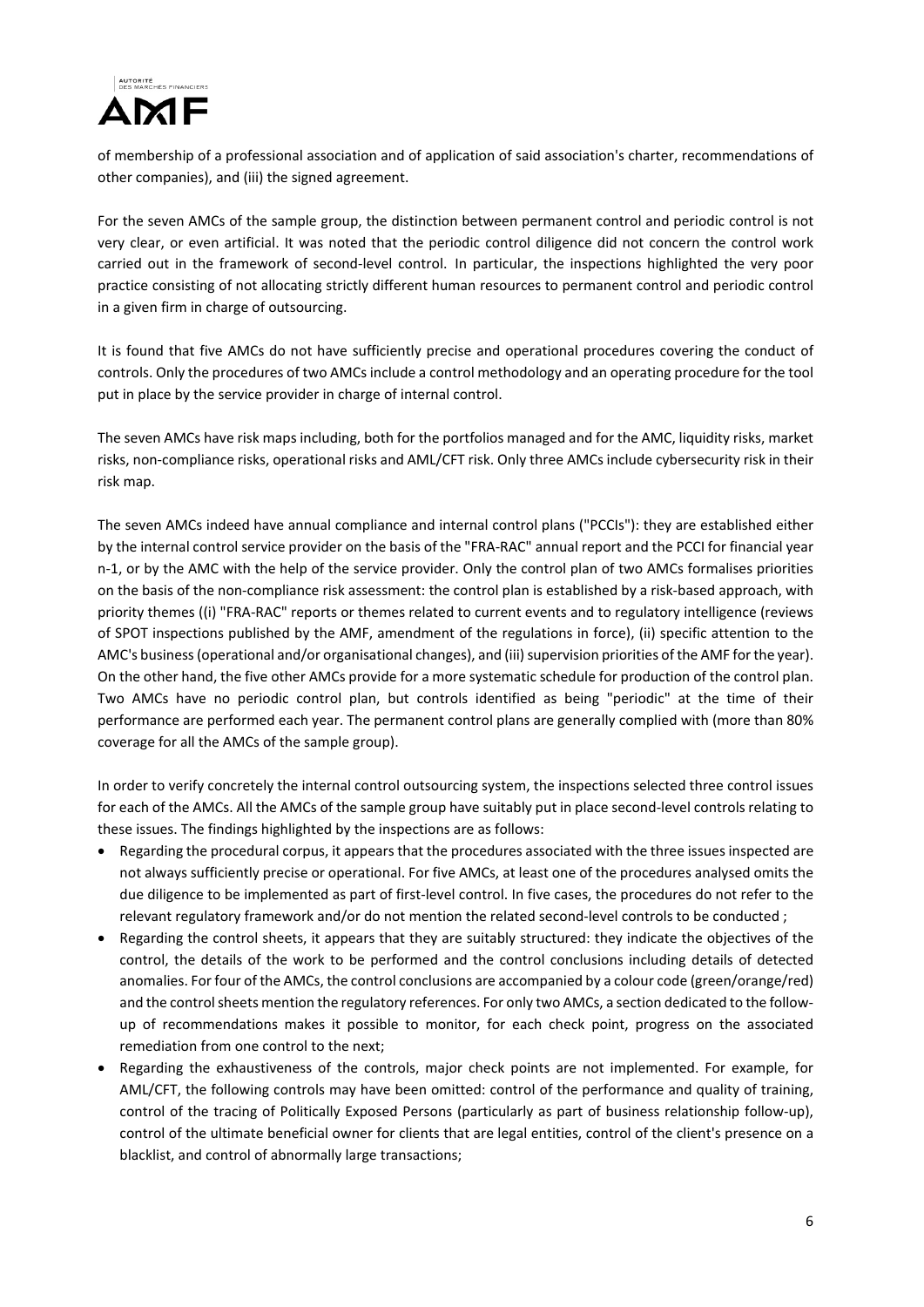

- Regarding the quality and traceability of controls: (i) for four AMCs, the controls performed are formalised, documented and traced. Moreover, for these four AMCs, for which the controls are performed on a test basis, the composition and method of selection of the test samples are generally specified either in the control sheets or in the work files of the service provider; (ii) on the other hand, for three AMCs, the controls performed are seldom formalised, generally documented but seldom traced: the documentary evidence exists but it is difficult to establish the link between the findings on the control sheet and the conclusive documentary evidence substantiating the findings;
- Regarding periodic control: (i) the AMCs did not always perform periodic control on the selected issues; (ii) when periodic controls were carried out, the periodic control sheet in no case indicates the due diligence performed on the second-level controls. Lastly, the inspections noted shortcomings notably with regard to the formalisation of these periodic controls.

The organisation of the reporting statements to management is highly varied from one AMC to another:

- For three AMCs, the reports are too incomplete. They consist merely of a concatenation of the control plan for the past period (n‐1), the conclusions of the controls for the year (n) and the objectives of the control plan for the following year (n+1). The report does not include information to assess the effectiveness of the control system and changes in the AMC's regulatory context;
- The reports of two other AMCs include all the control sheets produced during the past year, and the action taken or to be taken following the findings according to the identified risks for the AMC's business. They do not present an overall view of the level of compliance, even though the control sheets are detailed (main conclusions, procedures monitored, findings/risks identified and remediation measures implemented);
- The reports of the last two AMCs take the form of a PowerPoint file consolidating, by issue, all the observations expressed within the framework of controls performed in the past six months. By giving priority to a control by control approach, the reports do not give the managers a clear view of the service provider's half-yearly rate of progress in the performance of its control work, the overall level of risk sustained by the AMC and the effectiveness of the associated general control system, and changes in the AMC's regulatory context. However, such statistics are available in real time in the customer area of the proprietary tool. This tool allows the AMC managers notably to regularly monitor the state of progress of the control work across the scope of their business.

For the AMCs of the sample group as a whole, the "FRA-RAC" reports do not mention anomalies even though the control inspections noted shortcomings identified by the internal control function.

Three AMCs of the sample group do not monitor their service provider either as part of second‐level permanent control or as part of periodic control. Although the other four AMCs monitor their service provider, the traceability of the due diligence performed is not always adequate.

# **2. CONTEXT AND SCOPE**

# **2.1. PRESENTATION OF THE SAMPLE OF AMCS INSPECTED**

The AMCs were selected in order to form a diversified sample group of outside service providers. The sample group accordingly consists of seven AMCs each of which has outsourced its permanent control system to an outside service provider. Five of the seven AMCs are entirely subject to the AIFM directive and one of them also provides a discretionary management service. The other two come under the UCITS directive, and one of them also provides a discretionary management service. Their clients are both retail and professional clients.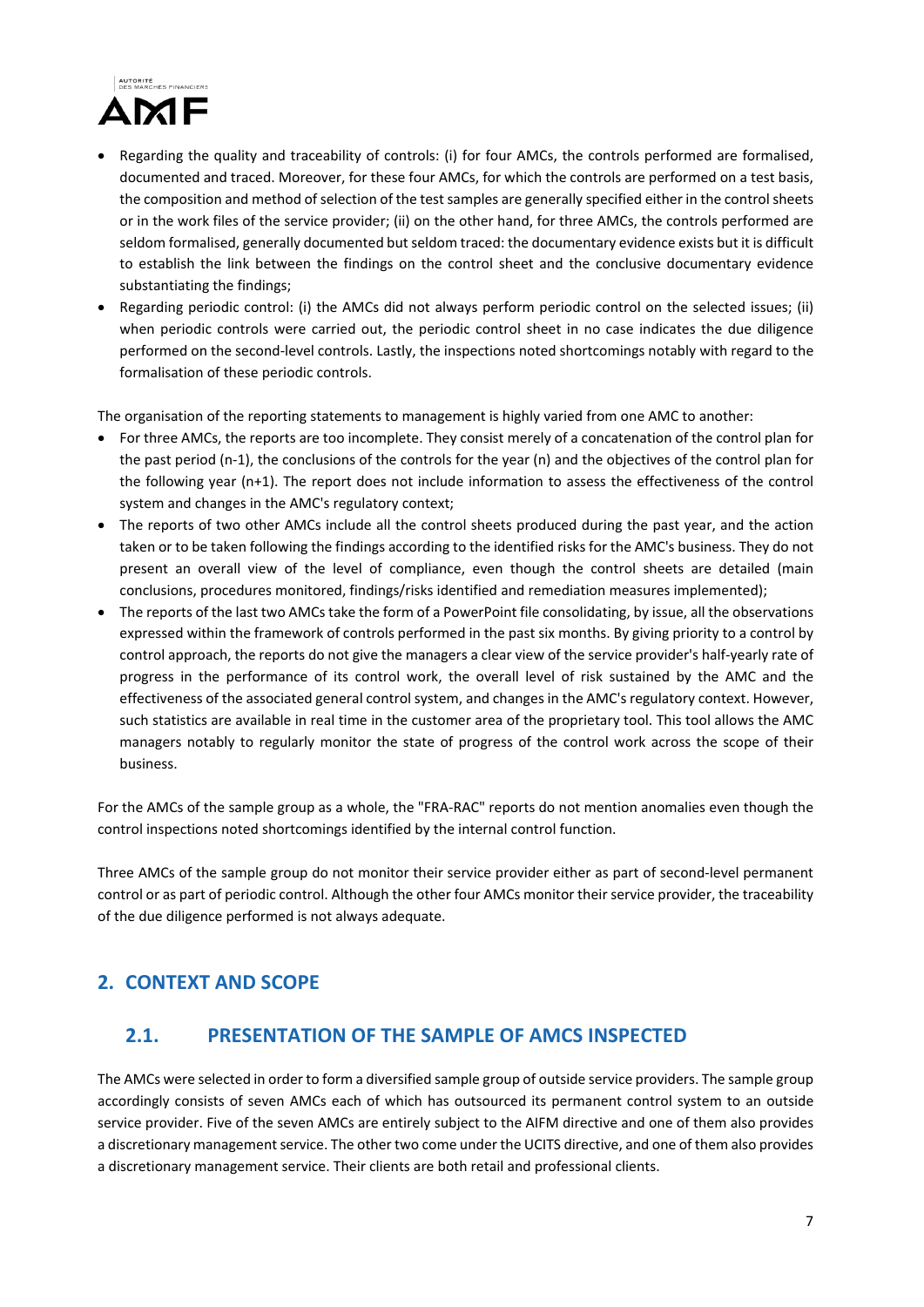

- $\Box$  AMCs 1, 2 and 3 have outsourced their internal control system to company A, consisting of less than five **personnel at the time of the inspection. This company is not a member of a professional association:**
	- o AMC 1 is an entrepreneurial private equity company which invests in early‐stage businesses in all sectors of activity;
	- o AMC 2 is an entrepreneurial private equity company specialised in European mid‐market companies in all sectors;
	- o AMC 3 is an entrepreneurial private equity company specialised in French mid‐market companies. It gives priority to three sectors: B‐to‐B services, Retail & Consumer Goods, and Healthcare.
- $\Box$  AMCs 4 and 5 have outsourced their internal control system to company B, consisting of just over 20 **personnel at the time of the inspection. This company is a member of a recently created professional association:**
	- o AMC 4 is an entrepreneurial company specialised in equity investment management. It invests mainly in large- and mid-cap European companies ranking as leaders in their market, and in US companies which are either global leaders or leaders in their domestic market. It also manages investment management mandates and arbitrage mandates in unit-linked life insurance, and provides advisory services;
	- o AMC 5 is a private equity company specialised in the financing of innovative unlisted French SMEs to transform them into mid‐sized companies. The company is specialised in the following sectors: (i) IT/digital technology, (ii) health/nutrition, (iii) business services, and (iv) cutting‐edge industries.
- **AMCs 6 and 7 have outsourced their internal control system to company C, consisting of about thirty** personnel at the time of the inspection, broken down by units. This company is also a member of the **aforementioned professional association:**
	- o AMC 6 is a company specialised in emerging‐market equity investment management (mainly in Asia), using a stock picking approach;
	- o AMC 7 is an entrepreneurial company specialised in equity and fixed‐income investment management, and multi-management. It mainly manages arbitrage mandates within the framework of life insurance or funded pension scheme contracts under insurer‐delegated management.

The investigations covered the period from 1 January 2017 to 22 October 2020.

# **2.2. APPLICABLE REGULATIONS**

The work of the inspection task force was based on:

- Commission Delegated Regulation (EU) No. 231/2013 of 19 December 2012;
- Commission Delegated Regulation (EU) No. 2017/565 of 25 April 2016;
- $\Box$  The AMF General Regulation ("AMF GR");
- AMF Position No. 2012-17 (Requirements regarding the compliance function);
- AMF Position-Recommendation 2014-06 (Guide to the organisation of the risk management system of asset management companies);
- AMF Position-Recommendation 2012-19 (Guide to preparing the programme of operations for asset management companies and self‐managed collective investments).

### **Main legal sources applicable:**

|                                                                                         | <b>UCITS</b>                                                                                                                                                         | Discretionary management           |  |  |  |  |
|-----------------------------------------------------------------------------------------|----------------------------------------------------------------------------------------------------------------------------------------------------------------------|------------------------------------|--|--|--|--|
| Internal control organisation and resources                                             |                                                                                                                                                                      |                                    |  |  |  |  |
| - Article 316-3 of the AMF GR concerning the<br>programme of operations for each of the | - Article 321-2 of the AMF GR concerning the - Article 21 (1a and d) of Delegated<br>programme of operations for each of the Regulation No. 2017/565) concerning the | general organisation and the human |  |  |  |  |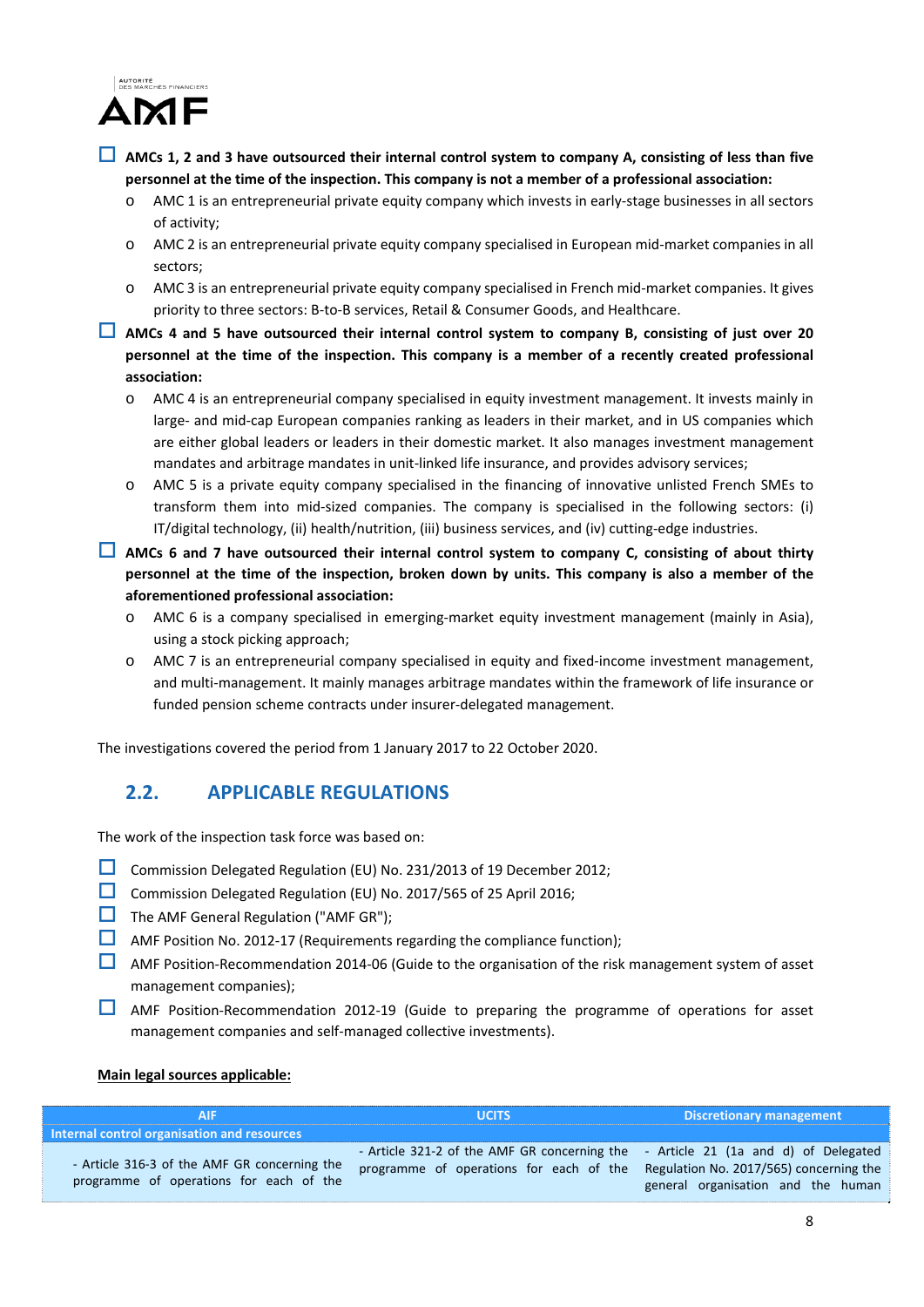#### **AIF UCITS Discretionary management**

services that the asset management company intends to provide;

‐ Articles 318‐1 of the AMF GR, articles 22 (1) and 57 (1a) of Delegated Regulation No. 231/2013 concerning the general organisation and the human resources needed to carry out AMC's duties;

‐ Articles 318‐49 to 318‐56 of the AMF GR concerning the organisation of the compliance, internal control and periodic control functions; ‐ Articles 61 (2 and 3) and 62 of Delegated Regulation No. 231/2013 concerning the internal control function and the audit function;

‐ Articles 318‐5 and 318‐20 of the AMF GR concerning the obligation for the chief compliance officer to have a professional licence;

‐ Articles 318‐58 to 318‐61 of the AMF GR concerning the outsourcing of critical operational tasks or functions;

‐ Articles 318‐62 of the AMF GR, and 75 and 76 of Delegated Regulation No. 231/2013 concerning the delegated management of AIFs/investment manager functions;

‐ Article 60 (2d) of Delegated Regulation No. 231/2013 concerning the responsibility of senior management regarding the permanence and effectiveness of the compliance function.

services that the asset management company intends to provide;

‐ Article 321‐23 of the AMF GR (I , II and V) concerning the general organisation and the human resources needed to carry out AMC's duties;

‐ Articles 321‐83 to 321‐91 of the AMF GR concerning the organisation of the compliance, internal control and periodic control functions;

‐ Articles 321‐33 and 321‐53 of the AMF GR concerning the obligation for the chief compliance officer to have a professional licence;

‐ Articles 321‐31 and 321‐32 of the AMF GR concerning the compliance system;

‐ Articles 321‐93 to 321‐96 concerning the outsourcing of critical operational tasks or functions;

‐ Article 321‐97 of the AMF GR concerning the delegated management of UCITS;

‐ Article 321‐35 (c) of the AMF GR concerning the responsibility of senior management regarding the permanence and effectiveness of the compliance function.

resources needed to carry out AMC's duties;

‐ Articles 22 (2 and 3) and 24 of Delegated Regulation No. 2017/565 concerning the organisation of the compliance and internal control functions and the audit function;

Articles 30 and 31 of Delegated Regulation No. 2017/565 concerning the outsourcing of critical or important operational functions.

**Procedures and methodology for conducting and implementing controls** ‐ Article 61 (1) of Delegated Regulation No. 231/2013 concerning the system of procedures; ‐ Articles 57 (1c) and 61 (2) of Delegated Regulation No. 231/2013 relating to internal control mechanisms and the permanent function of verification of compliance; ‐ Article 318‐51 of the AMF GR concerning second-level controls; ‐ Article 318‐57 of the AMF GR concerning the escalation procedure; ‐ Article 60 (1 and 2d) of Delegated Regulation No. 231/2013 concerning the responsibility of senior management. ‐ Article 321‐30 of the AMF GR concerning the system of procedures; ‐ Articles 321‐23 (IV) and 321‐31 of the AMF GR relating to internal control mechanisms and the permanent function of verification of compliance; ‐ Article 321‐86 of the AMF GR concerning second‐level controls; ‐ Article 321‐74 of the AMF GR concerning the retaining of information about monitoring; ‐ Article 321‐92 of the AMF GR concerning the escalation procedure; ‐ Article 321‐35 of the AMF GR concerning the responsibility of senior management. ‐ Article 22 (1) of Delegated Regulation No. 2017/565 concerning the system of procedures; ‐ Articles 21 (1c) and 22 (2) of Delegated Regulation No. 2017/565 relating to internal control mechanisms and the permanent function of verification of compliance; ‐ Article 25 (1) of Delegated Regulation No. 2017/565 concerning senior the responsibility of senior management. **Reporting to senior management and the AMF** ‐ Article 57 (1d) of Delegated Regulation No. 231/2013 concerning an effective system for internal reporting and communication of information at all relevant levels; ‐ Article 321‐23 (VI) of the AMF GR concerning an effective system for reporting to senior management and communication of ‐ Articles 21 (1e) of Delegated Regulation No. 2017/565 concerning an effective system for internal reporting and

‐ Articles 60 (4) and 61 (3b) of Delegated Regulation No. 231/2013 concerning reports on compliance, internal audits and risk management;

‐ Articles 318‐61 (V) of the AMF GR and 79 (c) of Delegated Regulation No. 231/2013 concerning the information provided to the AMF relating to outsourced tasks or functions.

information at all relevant levels;

‐ Article 321‐36 of the AMF GR concerning reports on compliance, risk control and periodic control;

‐ Article 321‐96 (V) of the AMF GR concerning the information provided to the AMF relating to outsourced tasks or functions.

communication of information at all relevant levels;

‐ Articles 22 (2c) and 25 (2) of Delegated Regulation No. 2017/565 concerning reports on compliance and risks;

‐ Article 31 (5) of Delegated Regulation No. 2017/565 concerning the information provided to the AMF relating to outsourced functions.

**Service provider evaluation system**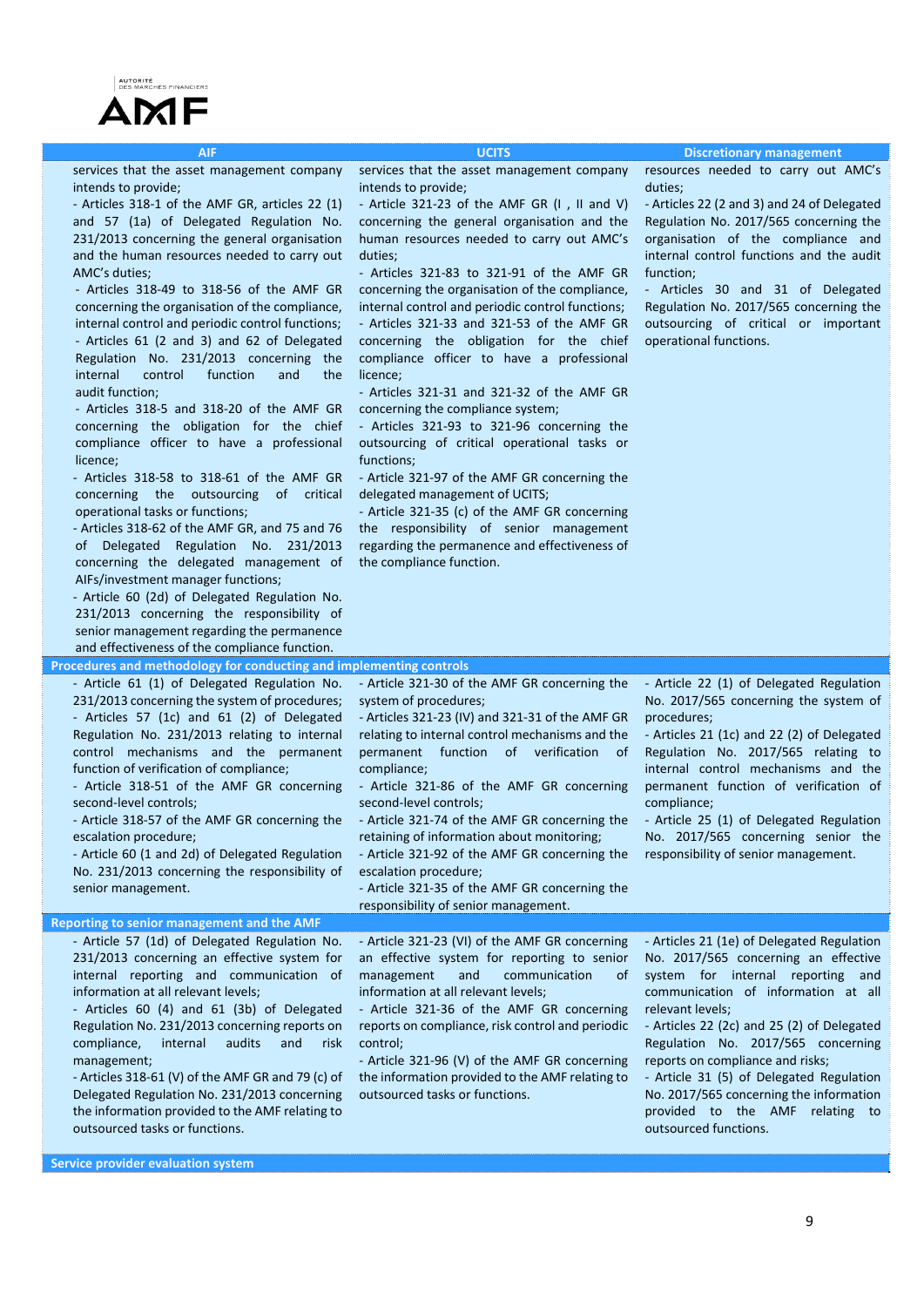



# **3. OBSERVATIONS AND ANALYSES**

# **3.1. INTERNAL CONTROL ORGANISATION OF THE AMCS**

## *Scope of the outsourcing of control*

**The outsourcing of control may cover different scopes depending on the AMC. All the AMCs delegate the** performance of second-level permanent control and periodic control, and the production of annual reports on **compliance and internal control. However, the following differences were identified by the inspections:**

- Six AMCs outsource regulatory intelligence and the provision of training for employees and managersrelating to anti-money laundering and combating the financing of terrorism (AML/CFT) and market abuse;
- Two AMCs occasionally outsourced setting up of the AML/CFT system;
- Five AMCs outsource the writing of their internal procedures;
- Two AMCs entrust other subjects to their internal control service provider for four days per year, namely the preparation of half-yearly committee meetings, preparation of the "FRA-RAC" reports and miscellaneous assistance in relations with the supervisory authorities regarding regulations.

The number of person‐days (per year) devoted to the compliance and internal control function ranges between 24 and 100 days. The time devoted to outsourcing of permanent control (periodic control respectively) ranges between 15 (2 respectively) and 23 days (8 respectively).

## *Selection of the service provider to which internal control is outsourced*

### **The seven AMCs have a procedure for selection of service providers.**

While, for AMCs 1, 3, 4, 6 and 7, the procedure clearly includes selection of the service provider in charge of internal control, the procedure for AMCs 2 and 5 does not mention this service provider, however critical.

Moreover, the procedures of AMCs 1, 3 and 4 are silent regarding the conditions of selection of service providers (invitation to tender or other).

On the other hand, the procedures of AMCs 6 and 7 specify the criteria used to select the service providers. They also mention the obligation for the AMC to formalise a complete service provider dossier including in particular the documents relating to its identity ("K‐bis") and the service provider's capacity (for example: profiles and average experience of the personnel, evidence of membership of a professional association and of application of said association's charter, recommendations of other companies), and the signed agreement for provision of services.

In practice:

- AMC 1 does not select its service providers by an invitation to tender but based on peer recommendations;
- AMC 2 has not conducted an invitation to tender since 2010 to select the service provider in charge of internal control, even though it has selected another service provider in charge of internal control since then;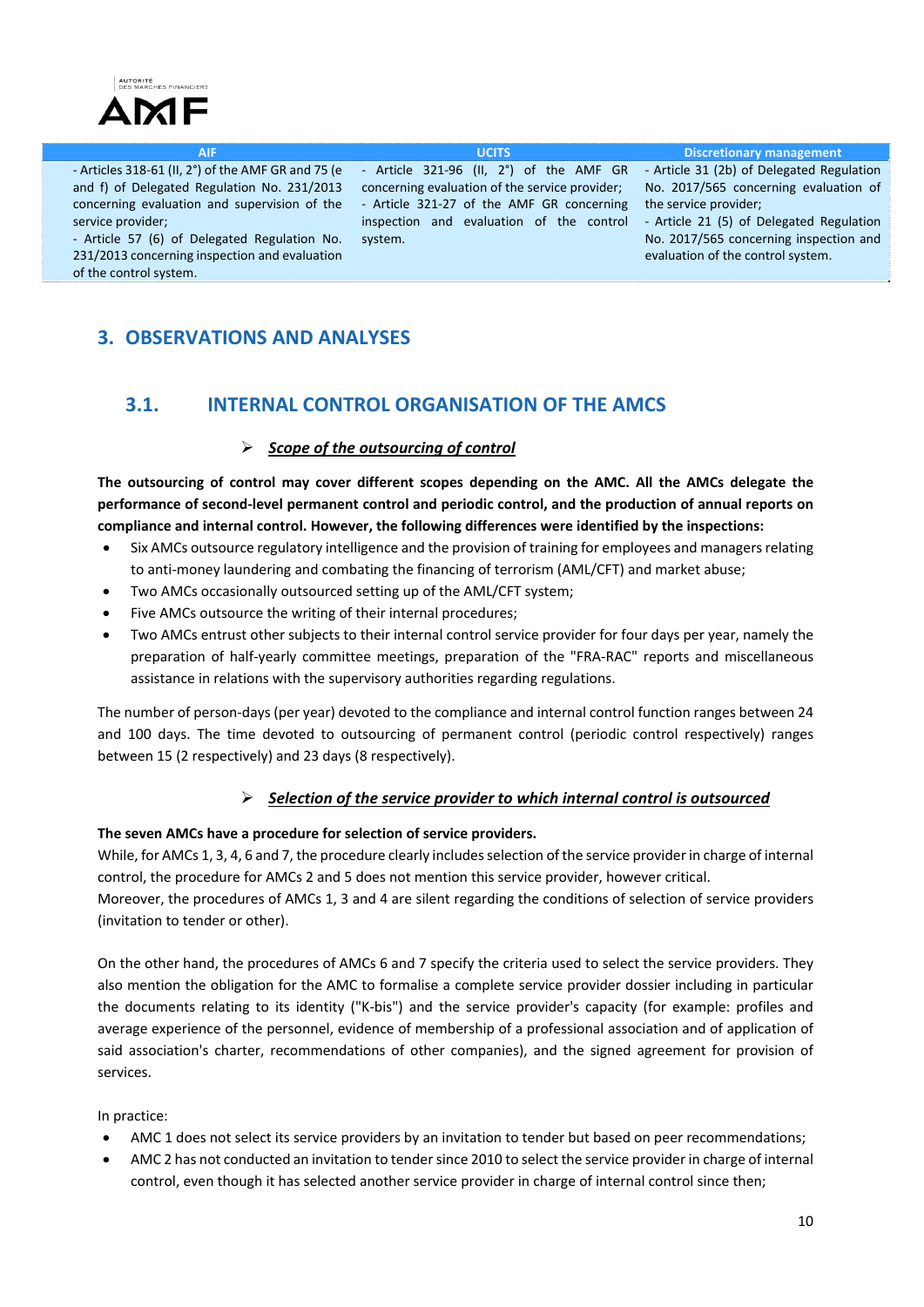

- AMC 3 did not provide the inspection task force with evidence capable of justifying the choice of its service provider. On the other hand, for its new service provider, selected in 2020, it performed the following due diligence to select it: identification of market participants corresponding to the requirements, selection of the short list, and choice of the service provider following discussions/conversations via email;
- AMCs 4 and 5 did not make invitations to tender to select their present internal control service provider. However, AMC 4 indicated that it selected its service provider based on criteria of reputation, size and experience and because it had performed work for a wealth manager that the AMC's managers knew. AMC 5 selected its service provider based on recommendations from market participants when updating its application for authorisation in which it had to draw up the control and compliance part including the handling of internal control by outsourcing;
- AMC 6 selected its service provider by comparing three offers of services based on several criteria: analysis of the personnel's levels of renown, expertise, organisation, resources and cost/seniority ratio;
- AMC 7 made no invitation to tender to select its present service provider. The AMC's former chief compliance officer selected its service provider following oral discussions conducted via the AFG and with the representatives of the potential service providers.

The missions found that the panel's AMCs had not examined the consistency between, on the one hand, the resources allocated by the selected providers to the outsourced tasks and functions, and, on the other hand, the global human resources of these providers and their volume of activity.

It should be noted that the professional association of which service providers B and C are members has an operating charter describing the commitments subscribed to by the members. These commitments concern, for example, (i) annual reports on the number of permanent and periodic control assignments performed, the utilisation rate per person or by level of experience; (ii) an attestation of at least 40 hours of training per year for each partner and consultant; (iii) an attestation of at least 20 person-days of regulatory intelligence for the teams of consultants; (iv) an independent annual review of the control assignments performed; and (v) the establishment of a conflict of interest management policy and a commitment not to accept assignments which might place the firm in a situation of conflict of interest in relations with its clients.

### **Regulatory reminders**:

- AMCs shall establish and keep operational appropriate policies, procedures and measures to detect any risk of non‐compliance with the professional obligations of the Monetary and Financial Code and the subsequent risks and to attenuate those risks (Article 61 (1) of Delegated Regulation No. 231/2013, Article 321‐30 of the AMF GR and Article 22 (1) of Delegated Regulation No. 2017/565).
- $\overline{\phantom{a}}$  If AMCs outsource the execution of operational tasks and functions that are critical or important for the provision of a service or the conduct of business, they shall take reasonable measures to prevent an undue exacerbation of operating risk. The outsourcing of critical or important operational tasks or functions should not be done in a way that materially impairs the quality of internal control (Articles 318‐58 and 321‐93 of the AMF GR).
- **7** Outsourcing consists of any agreement, in any form, between an AMC and a service provider under which the service provider takes over a process, service or activity that would otherwise have been performed by the AMC itself (Articles 318‐59 and 321‐94 of the AMF GR, Article 31 (3) of Delegated Regulation No. 2017/565).
- $\overline{\phantom{a}}$  An operational task or function shall be regarded as critical or important if a defect or failure in its performance would materially impair either the AMC's capacity for continuing compliance with the conditions and obligations of its authorisation or its professional obligations, or its financial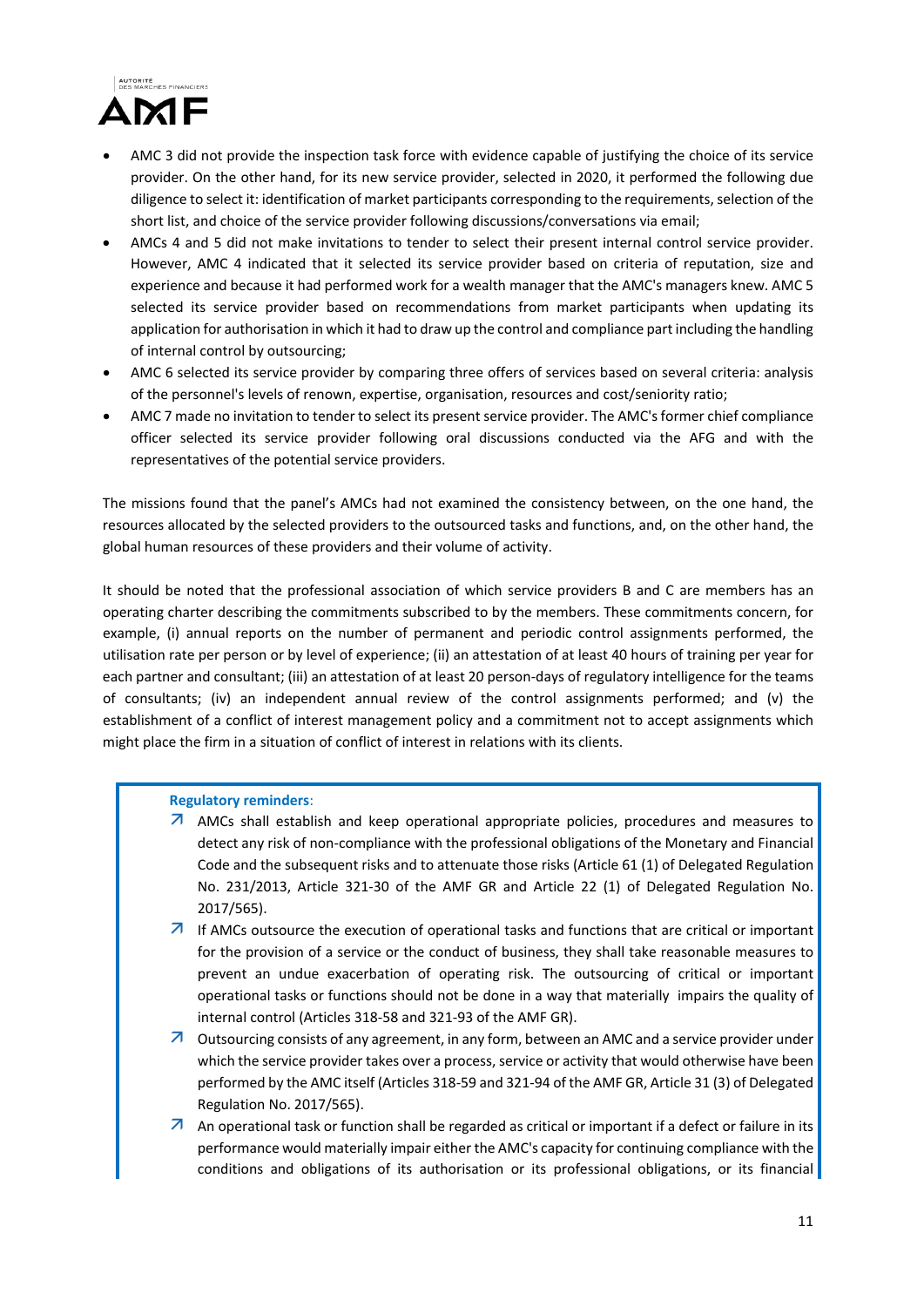

performance, or its business continuity (Articles 318‐60 and 321‐95 of the AMF GR, Article 30 (1) of Delegated Regulation No. 2017/565).

 $\overline{\mathcal{A}}$  AMCs shall exercise due skill, care and diligence when entering into, managing or terminating an outsourcing contract for critical or important operational tasks or functions. In particular, AMCs must take the necessary steps to ensure that the following conditions are satisfied: the service provider must have the ability, capacity, and any authorisation required to perform the outsourced tasks or functions reliably and professionally. The service provider must cooperate with the AMF in connection with the outsourced tasks or functions (Articles 318-61 (II, 1° et 8°), 321-96 (II, 1°) of the AMF GR, Article 31 (2a) of Delegated Regulation No. 2017/565).

### **Good practices:**

- $\overline{\phantom{a}}$  Indicate in the procedure for selection of service providers the criteria used to make that selection (for example, professional accreditations of the service provider, conditions of termination of the contract, cooperation of the service provider with the AMF, resources employed and continuity of service, and knowledge of the applicable regulations).
- $\overline{\mathcal{A}}$  In the case of competitive tendering (or any type of selection process), document the selection of the service provider using a grid or summary document making it possible to compare the suitability of the replies by the service providers questioned, on all the relevant selection criteria according to the context (quality, reactivity, availability, price, number of full-time personnel assigned by the service provider, etc.), and which provides for a hierarchic ranking and/or weighting of these selection criteria, to prevent any discretionary assessment.

### **Poor practices:**

- $\overline{\phantom{a}}$  Not providing, in the selection procedure and in practice, for a process of periodic competitive tendering or re‐examination of the choice of service provider in charge of internal control.
- $\overline{\mathbf{A}}$  Not ensuring that the service provider has resources consistent with its business volume and, in particular, that it has adequate human resources to meet its service commitments.

## *Consistency of the human resources with the programme of operations*

In five out of seven cases, the allocation of human resources for second-level permanent control and periodic **control corresponds to or exceeds what is provided for in the programme of operations:** 

- For AMCs 1 and 3, the allocation of human resources for second-level permanent control and periodic control exceeds what is provided for in the programme of operations.
- For AMC 6, the overall allocation of human resources dedicated to control (both second-level permanent and periodic control) corresponds to what is provided for in the programme of operations. On the other hand, even though the agreement signed between the AMC and the service provider stipulates a breakdown of the number of days allocated between permanent control and periodic control, and in practice the AMC's system distinguishes between the two aspects, the programme of operations does not clearly mention such a distinction.
- For AMCs 4 and 5, the number of days allocated in practice to periodic control does not correspond to what is indicated either in the programme of operations or in the "FRA‐RAC" report, because it includes other subjects such as the writing of compliance and internal control reports, establishment of the "FRA-RAC" reports, conducting AML/CFT and market abuse training, and regulatory intelligence.

### Regarding the other two AMCs:

 For AMC 2, the programme of operations does not distinguish between the allocation of human resources devoted to permanent control and that devoted to periodic control;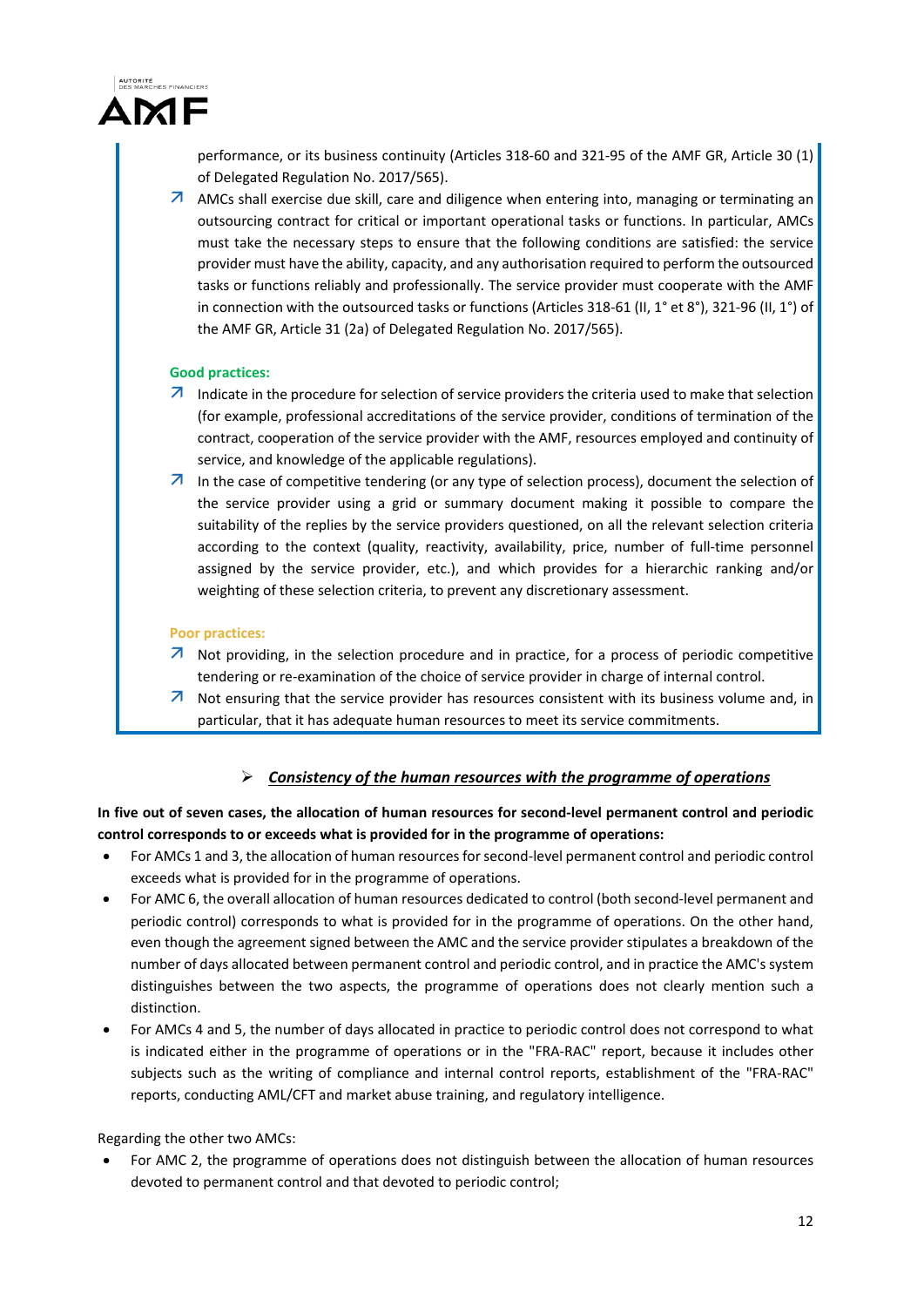

 The programme of operations of AMC 7 has not been updated since 2005 even though the contractual relationship with the current internal control service provider dates from 2013.

### **Regulatory reminder**:

 $\overline{A}$  The programme of operations shall specify the conditions under which the AMC intends to provide the services in question and shall indicate the type of transactions proposed and the structure of the company's organisation (Articles 321‐2 and 316‐3 of the AMF GR).

### **Poor practices:**

- $\overline{\mathcal{A}}$  When changing the internal control service provider, not updating the programme of operations accordingly.
- $\overline{\mathcal{A}}$  Not indicating in AMCs' programme of operations the breakdown of the number of days allocated between permanent control and periodic control even though the agreement signed between the AMC and the internal control service provider mentions such a distinction, and in practice the AMC's system distinguishes between the two aspects.
- $\overline{\phantom{a}}$  Including in the number of days allocated to periodic control, declared in the programme of operations and in the "FRA‐RAC" report, other subjects such as the writing of compliance and internal control reports, establishment of the "FRA-RAC" reports, conducting AML/CFT and market abuse training, and regulatory intelligence.

## *Experience of the consultants*

For the seven AMCs, the service agreements do not specify the experience and seniority of the consultants.

### In four cases, however, the inspections were able to verify the fact that the consultants were experienced:

- For AMC 1, the profile of the consultant in charge of performing second-level permanent controls is very junior: at the time when she was hired by the service provider, she had only eight months' experience in activities related to asset management regulations;
- For AMCs 2, 3, 6 and 7, the consultants were experienced (having a diploma representing 5 years of higher education) relating to financial regulation and having job experience (AMF, law firm, AMC) appropriate for the functions performed (four years on average for line personnel, more than 15 years for partners);
- For AMCs 4 and 5, the service provider did not submit to the inspection task force the CVs of the consultants who performed the controls during the period under review, but after sending the control reports it forwarded information making it possible to get an idea of the consultants' career record and level of experience, which proved to be significant.

Moreover, for the three service providers, there is an administrative review of the second-level control work performed by the consultants. For one of the three service providers, this review is not traced.

Lastly, regarding obtainment of "AMF certification"<sup>11</sup> by the consultants in charge of second-level permanent control and periodic control:

- Only one consultant of service provider A had obtained AMF certification at the date of the inspection;
- Service provider B did not provide the inspection task force with information as to whether or not the consultants had obtained AMF certification, but submitted information on this subject afterward (see above);
- The consultants of service provider C have all obtained AMF certification.

1

<sup>11</sup> Examination to test knowledge with a certified organisation at the request of the AMF (cf. Articles 318-7, 318-9 and 321-37, 321‐39 of the AMF GR).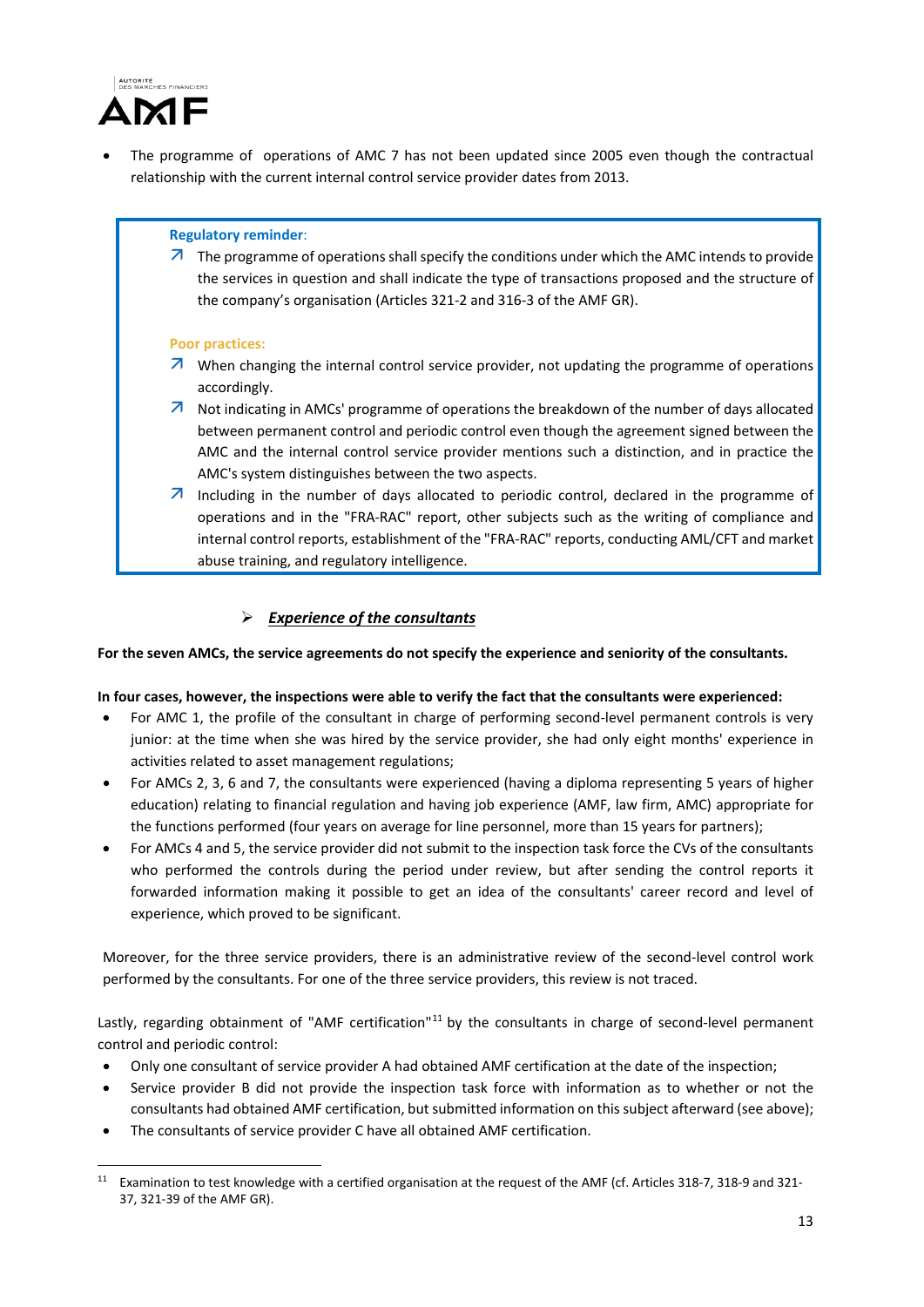

### **Regulatory reminders**:

- $\overline{A}$  AMCs shall use, at all times, adequate and appropriate human and technical resources, that are necessary pour the proper management of funds. They shall employ sufficient personnel with the skills, knowledge and expertise necessary for discharging the responsibilities allocated to them. (Article 22 (1) of Delegated Regulation No. 231/2013, Articles 318‐1 and 321‐23 (I and V) of the AMF GR, and Article 21 (1d) of Delegated Regulation No. 2017/565).
- $\overline{z}$  To enable the compliance function to discharge its responsibilities in an appropriate and independent manner, AMCs shall ensure that this function has the necessary authority, resources and expertise, and has access to all relevant information (Article 61 (3) of Delegated Regulation No. 231/2013, Article 321-32 (1°) of the AMF GR, and Article 22 (3) of Delegated Regulation No. 2017/565).

### **Good practices:**

- $\overline{\phantom{a}}$  Use experienced personnel having a diploma representing 5 years of higher education relating to financial regulation and having at least three years' job experience in the asset management sector.
- Organise an administrative review that can be traced in the service provider's firm for second‐level control.
- $\lambda$  Use consultants having AMF certification to deal with internal control service.

### **Poor practices:**

- $\overline{\mathcal{A}}$  Not checking that the service agreement indicates the consultants' experience and seniority.
- $\overline{\phantom{a}}$  Not having either the CVs of the consultants in charge of the internal control service or information as to whether or not they have AMF certification.

## *Technical resources*

# While two service providers rely on the functionalities of the Office Pack, one of the three service providers has **developed a proprietary tool:**

- Service providers A and B stated to the inspection task force that they relied on the Microsoft ‐ Office Pack office software suite. The service provider consults the conclusive evidence necessary for the control either on the spot, or through emails sent by the AMC. In the latter case, data transmission is not performed in a secure manner (risk of cyberattack on the AMC's data not taken into consideration);
- Service provider C uses a proprietary tool. The latter is used to define (based on the authorisation grid) the AMC's compliance and internal control plan (PCCI) and periodic control plan (PCP), to generate standardised control sheets by applicable regulatory subject and then to supervise and validate the performance (and traceability) of the control work. The proprietary tool is also used to generate the remediation plans decided on (following identified anomalies) and the control reports intended for the AMC's managers. Use of the proprietary tool is supplemented by use of the collaborative workplace Dropbox Business – in the service provider's firm – which makes it possible to store and share information securely among the AMC and the consultants working for it. The documentary evidence of the controls is not stored, on the control date, in the proprietary tool but in a dedicated shared electronic records system on the AMC's network.

### **Good practices:**

7 Use a tool for conducting permanent and periodic controls making it possible to define the AMC's control plans, generate standardised control sheets by applicable regulatory subject and supervise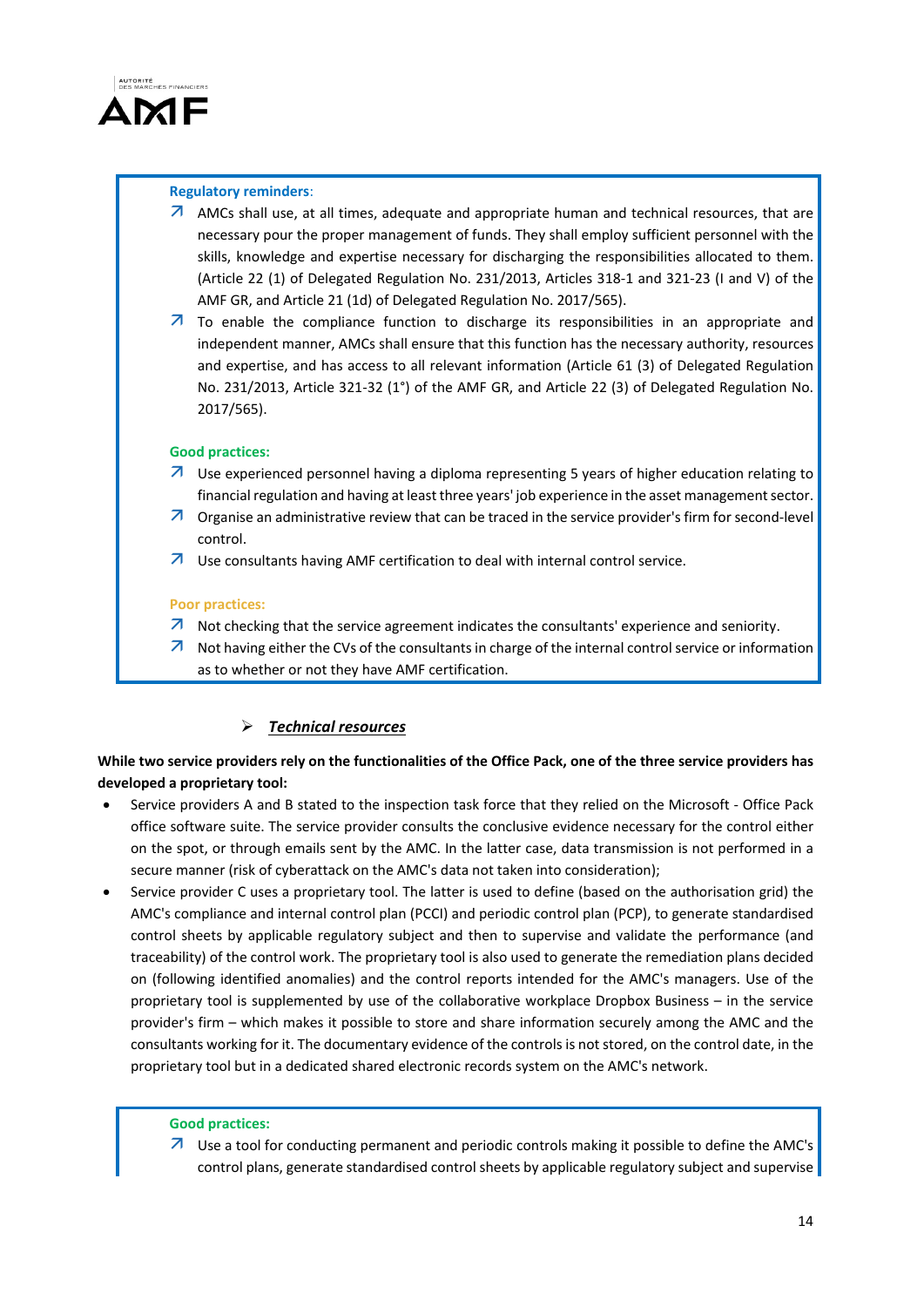

and validate the performance (and traceability) of the control work, and to generate the remediation plans decided on and the control reports intended for the AMC's managers.

- $\overline{\phantom{a}}$  Have a secure collaborative workplace hosted by the service provider, shared among the AMC and the consultants performing work as part of the control service, capable of storing and sharing the necessary information to perform and substantiate these controls.
- $\overline{\phantom{a}}$  Store the documentary evidence of the controls in a dedicated electronic records system on the AMC's network shared with the internal control service provider.

# *Governance*

Only AMC 1 does not have a compliance and internal control committee. In the other six cases, the AMC has an **annual or half‐yearly compliance and internal control committee meeting (bringing together the AMC** management and one or more representatives of the service provider), during which a report is presented: 1/ **anomalies, recommendations and levels of criticality are reported to management, and 2/ follow‐up is performed on the recommendations made during the preceding committee meetings.** 

Regarding the formalisation of this committee, the inspections noted the following practices:

- AMCs 2 and 3 draw up minutes of the committee meeting, but these are not sufficiently formalised to effectively report deficiencies;
- AMCs 4 and 5 do not draw up minutes of this committee meeting to take formal note of the changes made to the draft half‐yearly compliance and internal control report by the service provider by agreement with the managers, and to trace its final validation. But the half‐yearly report, drawn up by the service provider and discussed during the half‐yearly committee meeting, presents the decisions taken as a result of the observations, and the proposed remedial measures (person in charge of remediating the expressed recommendation, period allocated where applicable). On the other hand, the half‐yearly report does not mention or establish a link to information capable of justifying implementation of the corresponding remedial measures (e.g. procedures, etc.);
- For AMCs 6 and 7, the report consolidates, for each tested issue, all the observations expressed within the framework of controls performed in the pastsix months. This document is discussed with the AMC's managers during the half‐yearly internal control committee meeting notably in orderto take formal note of the remedial measures to be taken. Following the committee meeting, the document is updated by the provider of the agreed action plans (control by control) and returned by email to the AMC managers to perform the remedial measures. For AMC 6, the recommendation follow-up document indicates the time frame in half of the cases.

### **Regulatory reminder**:

- AMCs shall establish, implement and maintain decision‐making procedures and an organisational structure that specify reporting lines and allocate functions and responsibilities; they shall ensure that the relevant persons are informed of the procedures to be followed for the proper discharge of their responsibilities; and they shall establish, implement and maintain adequate internal control mechanisms, designed to ensure compliance with the AMC's decisions and procedures at all levels. AMCs shall take into account the nature, scale and complexity of their business, and the nature and range of the services provided and activities undertaken in the course of that business (Article 57 of Delegated Regulation No. 231/2013, Article 321‐23 of the AMF GR and Article 21 of Delegated Regulation No. 2017/565).
- $\overline{\phantom{a}}$  The managers shall be responsible for ensuring that the AMC has a permanent and effective compliance function, even when this function is performed by a third party (Article 321‐35 c) of the AMF GR, Article 60 (2d) of Delegated Regulation No. 231/2013).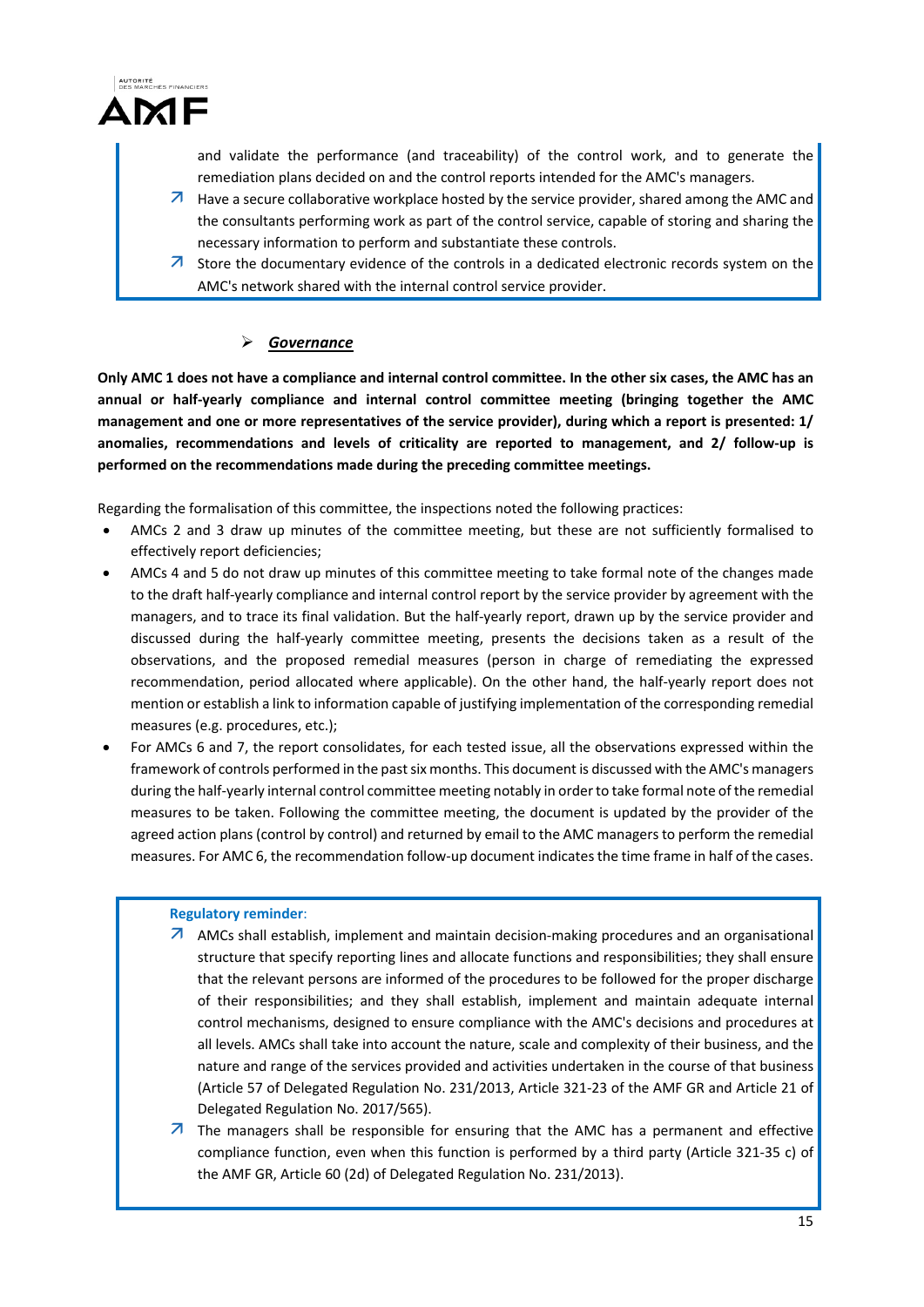

### **Good practice:**

 $\overline{\mathcal{A}}$  Have a half-yearly internal control committee meeting during which 1/ anomalies regarding the monitored subjects are reported to management, and 2/ follow‐up is performed on the recommendations made during the preceding committee meetings, specifying the time frame for remedial measures.

### **Poor practices:**

- $\overline{\phantom{a}}$  Not formalising the decisions of the internal control committee to take formal note of the remedial measures by agreement with the managers.
- $\overline{\phantom{a}}$  Not indicating in the committee meeting minutes the conclusive evidence in order to clear the expressed recommendation.

### *Links between permanent control and periodic control*

For the seven AMCs of the sample group, the distinction between permanent control and periodic control is not very clear, or is even artificial. The inspections noted that the periodic control diligence did not consist of **monitoring the work performed by the AMC within the framework of permanent second‐level control:** 

- **‐** For AMCs 1, 2, 3, 4 and 5, the periodic controls are thematic spot checks;
- **‐** For AMCs 4 and 5, part of the days allocated to periodic control are devoted to tasks relating to the preparation of internal control committees or "FRA‐RAC" reports; the inspections were unable to distinguish between the teams in charge of periodic control and those in charge of permanent control, because the control sheets do not show the names of those involved;
- **‐** For AMCs 6 and 7, the service provider considers as periodic control (i) its participation in the half‐yearly control committee meetings of the two AMCs and (ii) the quality review performed by the manager in charge of each AMC on the consultants' work. The controls recorded in the periodic control plan newly created in 2019 are mere transfers of permanent controls recorded in the previous internal control plan.

Regarding independence between permanent control and periodic control:

- For AMCs 1, 2 and 3, it appears that periodic control is not independent of permanent control. Although the permanent and periodic controls are taken charge of by two different persons, the chairman of the service provider company, in charge of periodic control, checks the consultants' work within the framework of permanent controls;
- For AMCs 6 and 7, similarly, the senior manager on the assignment is directly in charge of periodic control; the permanent control work is performed by the junior and senior consultants involved in each AMC;
- For AMCs 4 and 5, as already mentioned, there is no document making it possible to distinguish between the human resources allocated to permanent control activities and those allocated to periodic control (neither the service agreement nor any other internal document).

### **Regulatory reminders:**

 $\overline{\mathcal{A}}$  Where appropriate and proportionate in view of the nature, scale, complexity and range of their business, AMCsshall establish and maintain an effective internal control function which isseparate and independent from their other functions and activities and which has the following responsibilities: establishing and maintaining an effective periodic control programme to examine and evaluate the adequacy and effectiveness of the systems, internal control mechanisms and arrangements of the AMC; issuing recommendations based on the result of the work carried out; verifying compliance with those recommendations; and providing reports on periodic control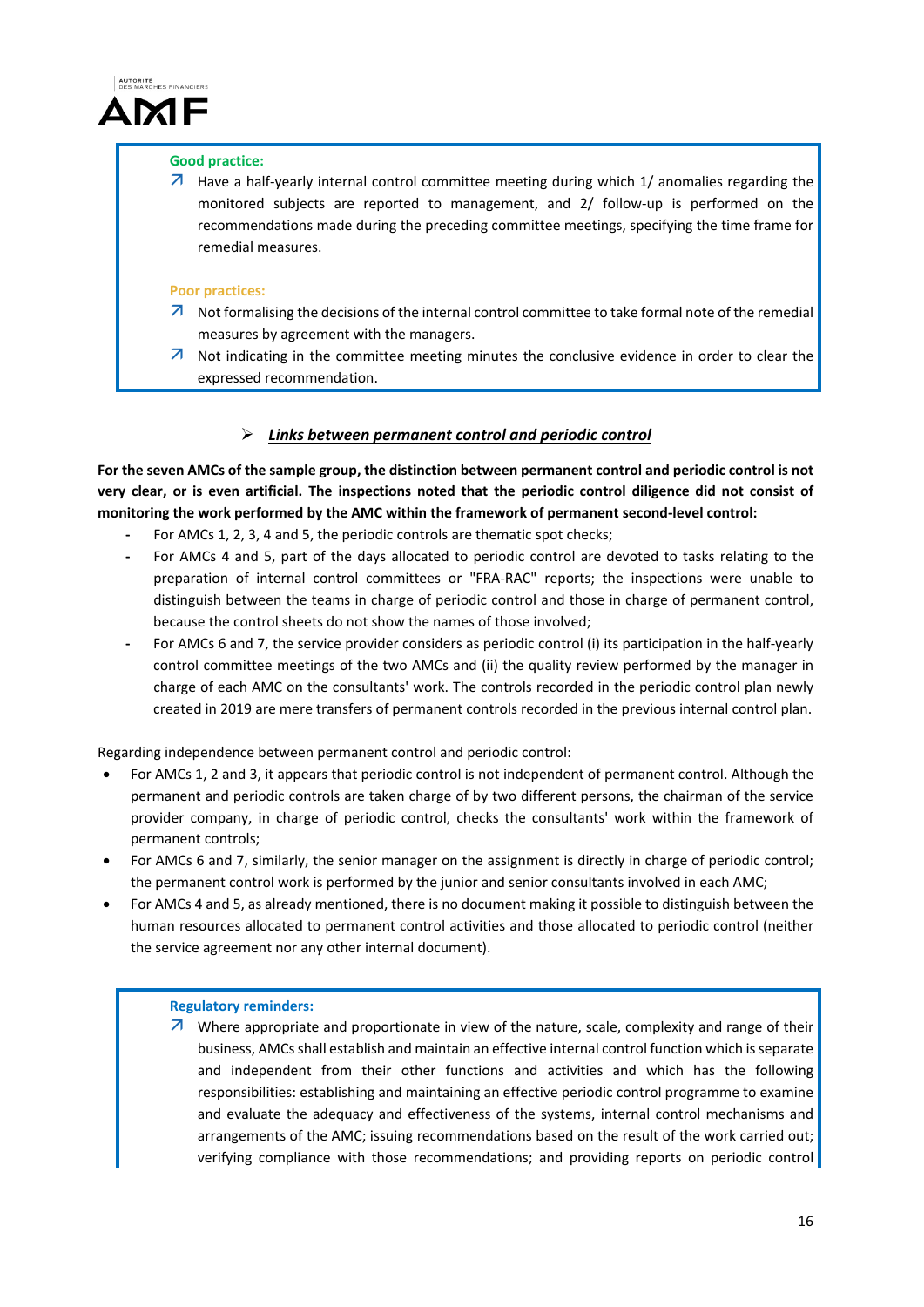

issues (Article 62 of Delegated Regulation No. 231/2013, Article 321‐83 of the AMF GR, and Article 24 of Delegated Regulation No. 2017/565).

 $\overline{A}$  An AMC shall generally not combine the compliance function with the internal audit function. The combination of the compliance function with other control functions may be acceptable if this does not compromise the effectiveness and independence of the compliance function. Any such combination shall be reported and documented, including the reasons for the combination so that competent authorities are able to assess whether the combination of functions is appropriate having regard to the organisation of the AMCs (AMF Position 2012-17). As stated in AMF Position-Recommendation 2014‐06, "*From an organisational perspective, the periodic control function should not be grouped together with the compliance and internal control functions insofar as the periodic control function is responsible for auditing the other two functions.*"

With respect to the above regulatory reminders, the AMF expected to observe a **good practice** consisting in allocating strictly different human resources to permanent control and periodic control respectively, where both services are provided by a given external provider. Instead, the inspections noted the following poor practices.

### **Poor practices:**

- $\overline{\phantom{a}}$  Not distinguishing between the human resources allocated to permanent control activities and those allocated to periodic control in the service agreement or in any other internal document.
- $\overline{A}$  Producing a periodic control plan for year N by merely transferring controls recorded in the permanent control plan for year N‐1.
- $\lambda$  Not showing the name of the persons involved in the control sheets.
- A Allocating periodic control resources to tasks relating to preparation of the compliance and internal control committees or the "FRA‐RAC" report.

# **3.2. PROCEDURES AND METHODOLOGIES FOR CONDUCTING CONTROLS AND THE CONTROL PLAN**

## *Procedures and methodology for conducting controls*

**Two of the seven AMCs have relatively precise and operational procedures concerning the conduct of controls:** the procedures of AMCs 6 and 7 include a control methodology and an operating procedure for the tool implemented by the service provider.

Regarding the other AMCs:

- AMC 4 has no procedures dedicated to the internal control system. Although the procedural corpus refers to the AMC's programme of operations, the latter does not describe the control methodology;
- The procedures of the other four AMCs (1, 2, 3 and 5) mention the three levels of control and the role of the service provider.

### **Regulatory reminder:**

 $\overline{A}$  AMCs shall establish and maintain appropriate operational policies, procedures and measures to detect any risk of non‐compliance with the professional obligations of the Monetary and Financial Code and the subsequent risks and to attenuate those risks (Article 61 (1) of Delegated Regulation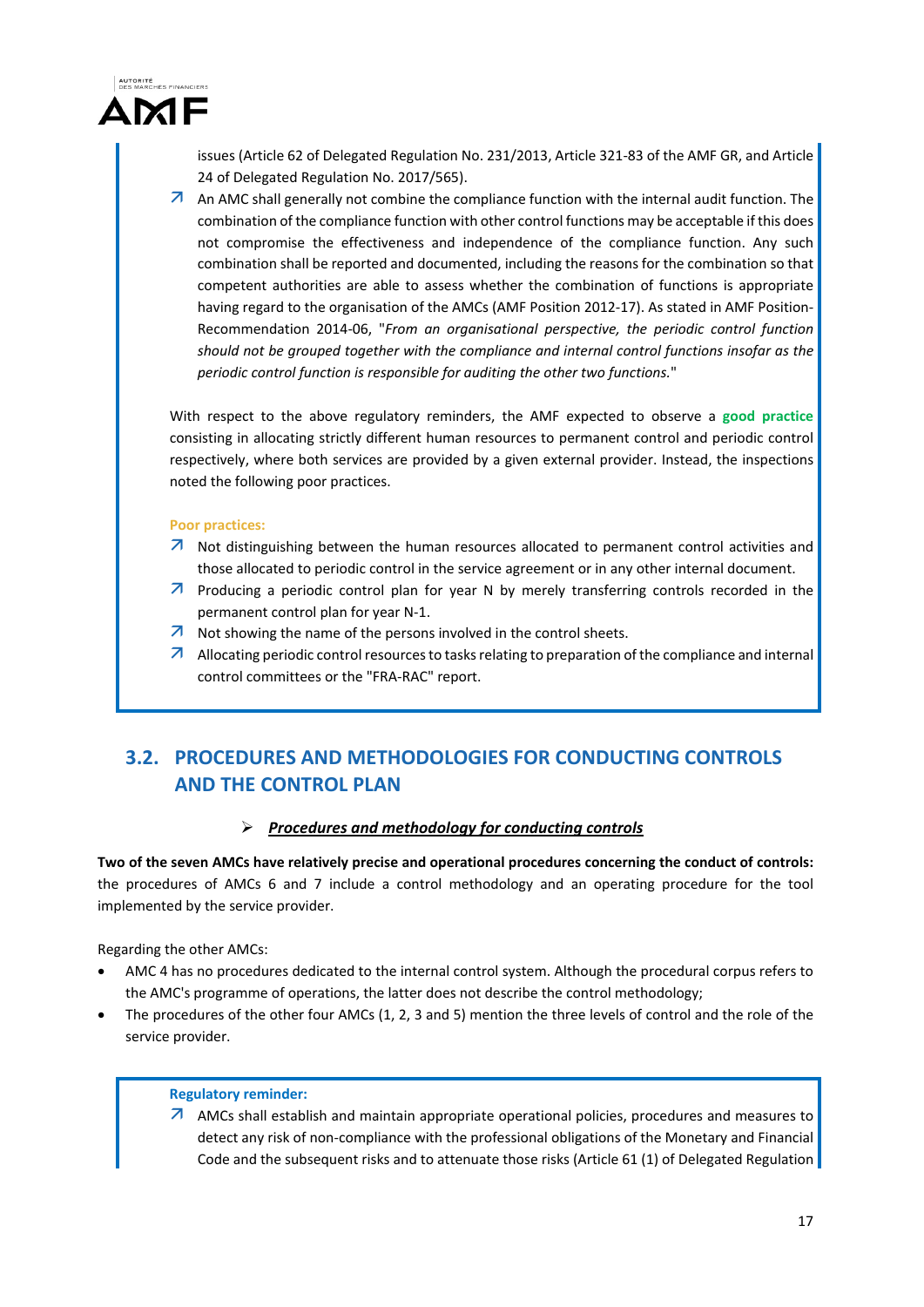

No. 231/2013, Article 321‐30 of the AMF GR and Article 22 (1) of Delegated Regulation No. 2017/565).

### **Poor practice:**

 $\overline{\phantom{a}}$  Not having a dedicated procedure relating to the methodology for conducting controls and the associated governance.

### *Consideration of the AMC's risks through risk mapping*

The seven AMCs have risk maps including, both for the portfolios managed and for the AMC, liquidity risks, market risks, non-compliance risks, operational risks and AML/CFT risk. Only three AMCs (AMCs 3, 6 and 7) **include cybersecurity risk in their risk mapping.** However, AMCs 6 and 7 do not describe cybersecurity risk adequately. For example, (i) the risk of an internal or external malicious attack on the AMC's information systems is not formally recorded there, and (ii) several IT risk management systems are absent from the risk mapping whereas they appear in the control plans and sheets (heat maps of sensitive data and critical applications, control of administration of the information system, the IT security systems and access to sensitive applications and installations).

AMCs 4 and 5 do not formalise a review of risk mapping at least once a year, even when such a review is submitted to them by the service provider.

### **Regulatory reminder:**

 $\overline{A}$  AMCs shall periodically map their risk of non-compliance. This mapping should enable them to set the targets, resources and work programme of the compliance function. The work programme and resources of the compliance function should be reviewed regularly to take into account any risk arising, for example, from the launch of a new business (AMF Position‐Recommendation 2014‐06).

#### **Poor practices:**

- $\overline{\phantom{a}}$  Not mapping sufficiently precisely and adequately risks (e.g. cybersecurity) inherent in the AMC's business, omitting in particular any mention of the associated risk management systems.
- $\overline{\phantom{a}}$  Not formalising a review at least once a year of the risk mapping when its updating is entrusted to the service provider.

### *Control plan creation and updating process*

The seven AMCs do have annual compliance and internal control plans ("PCCIs"): they are established either by the internal control service provider on the basis of the "FRA-RAC" annual report and the PCCI for financial year **n‐1, or by the AMC with the help of the service provider.**

The control plan of two AMCs (AMCs 4 and 5) formalises the control priorities based on the non-compliance risk assessment . The control plan is established by a risk-based approach, with priority themes ("FRA-RAC" report) **or themes related to current events and to regulatory intelligence (review of SPOT inspections, amendment of the regulations in force, specific attention to the AMC's business (operational and/or organisational changes), and supervision priorities of the AMF for the year).** It may change during the year in consultation with the AMC by adding, moving forward or postponing a subject.

### **The other AMCs plan a schedule for performance of all the planned controls:**

For AMCs 1, 2 and 3, this schedule is included in the control plan;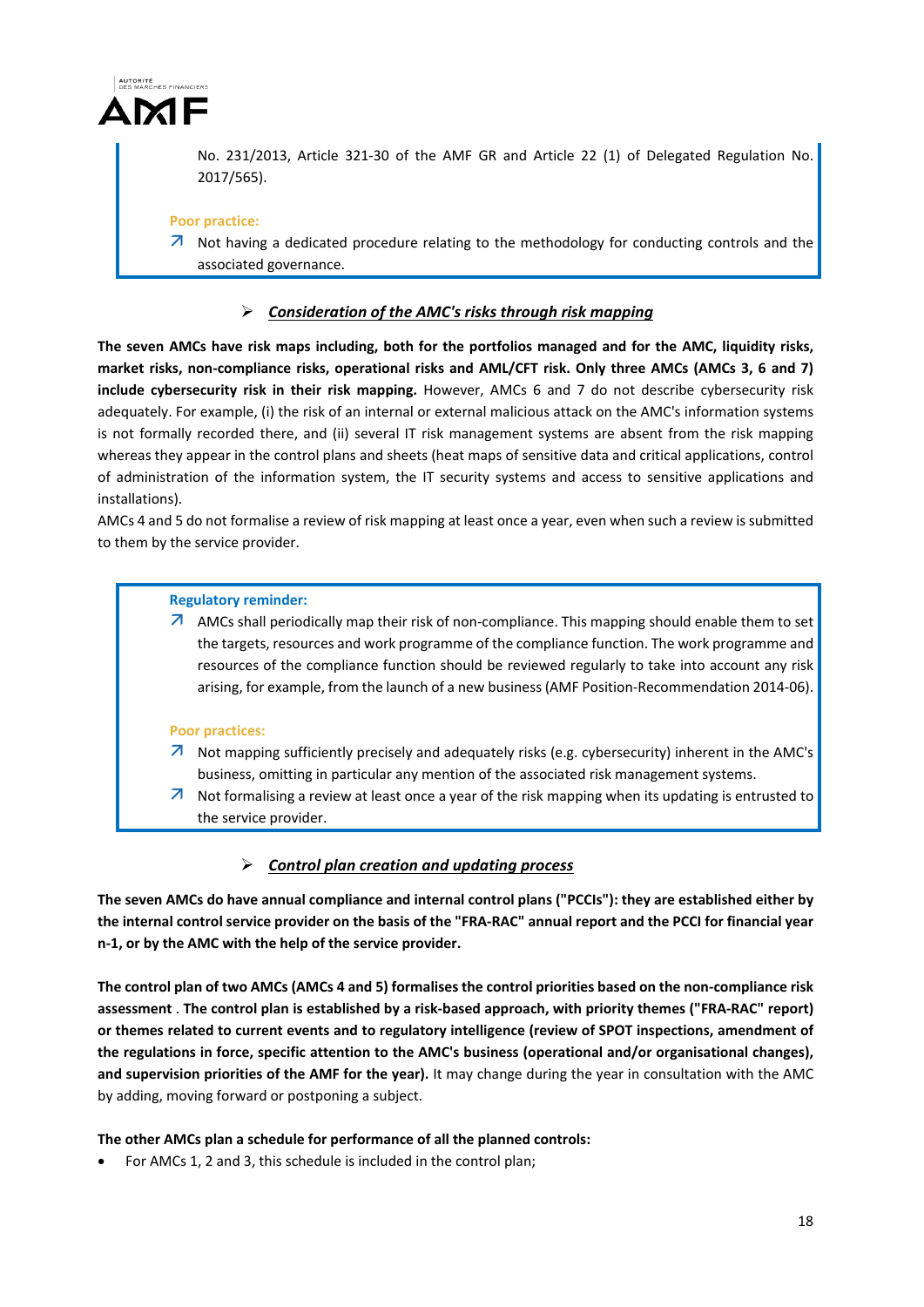

 For AMCs 6 and 7, this schedule is implemented in the service provider's proprietary tool. The service provider's manager in charge of the AMC fills in a "customer data sheet" including the AMC's authorisation grid. The tool then automatically preselects the standard control sheets associated with the AMC's authorisation grid. Once the plan has been generated, it is presented by the manager of the service provider company to the AMC's managers for validation. At this stage the service provider's manager can alter the generated plan at the request of the AMC. The final plan is validated by the manager/chief compliance officer, then signed by the latter and by the partner of the service provider company. The plan is then placed in "validated" status by the aforementioned manager in the control tool. The standard control sheets are then automatically generated by the tool.

**AMCs 1 and 3 have no periodic control plan, but periodic controls are performed each year**. For example, in 2018 AMC 3 asked the service provider to perform a periodic control concerning risk management. It also wanted to monitor the internal methodology for calculation of the tax ratios applicable to the funds under management, and asked the service provider to perform a complete audit of the establishment of tax ratios as at 31 December 2019.

Regarding the validation and signature of the control plan by the managers:

- For three of the seven AMCs, the chief compliance officer manager validates the PCCI (not signed);
- For three AMCs, the chief compliance officer manager or one of the managers in charge within the meaning of Article L. 532‐9 of the Monetary and Financial Code signs the PCCI;
- For one AMC, no document provides evidence of validation of the PCCI by the managers or the internal control committee, in the absence of minutes of this committee meeting and any other formal validation.

**In general, the permanent control plans are largely complied with.**

#### **Good practices:**

- 7 Build the internal control plan by a risk-based approach, with priority themes ("FRA-RAC" report) or themes related to current events and to regulatory intelligence (review of SPOT inspections, amendment of the regulations in force, specific attention to the AMC's business (operational and/or organisational changes), and supervision priorities of the AMF for the year).
- $\overline{\mathcal{A}}$  Have the internal control plan validated and signed by the manager.

#### **Poor practices:**

- $\overline{\mathcal{A}}$  Not including priority indicators in the internal control plan.
- $\overline{\mathcal{A}}$  Not having a control plan for periodic controls even though there exists a periodic control function or if controls considered as periodic are performed.

# **3.3. PRACTICAL IMPLEMENTATION OF THE CONTROL PROCESS**

### *Presentation of selected controls*

**In order to verify concretely the internal control outsourcing system, the inspections selected three areas of control for each of the AMCs, related to their core business and/or AMF's supervision priorities.**

| <b>Issues / AMC</b>                                              | No. 1 | No. 2             | No. 3             | No. 4        | No. 5 | No. 6 | No. 7 |
|------------------------------------------------------------------|-------|-------------------|-------------------|--------------|-------|-------|-------|
| Investment and disinvestment processes, valuation process        |       | $\checkmark$<br>∧ | $\checkmark$<br>∧ |              | Χ     | ∧     |       |
| AML/CFT (for AMCs managing mandates and/or doing private equity) |       | x                 |                   | х            | х     |       |       |
| Cybersecurity                                                    |       | v                 | x                 | X            | X     |       |       |
| MiFID II                                                         |       |                   |                   | $\cdot$<br>⋏ |       |       |       |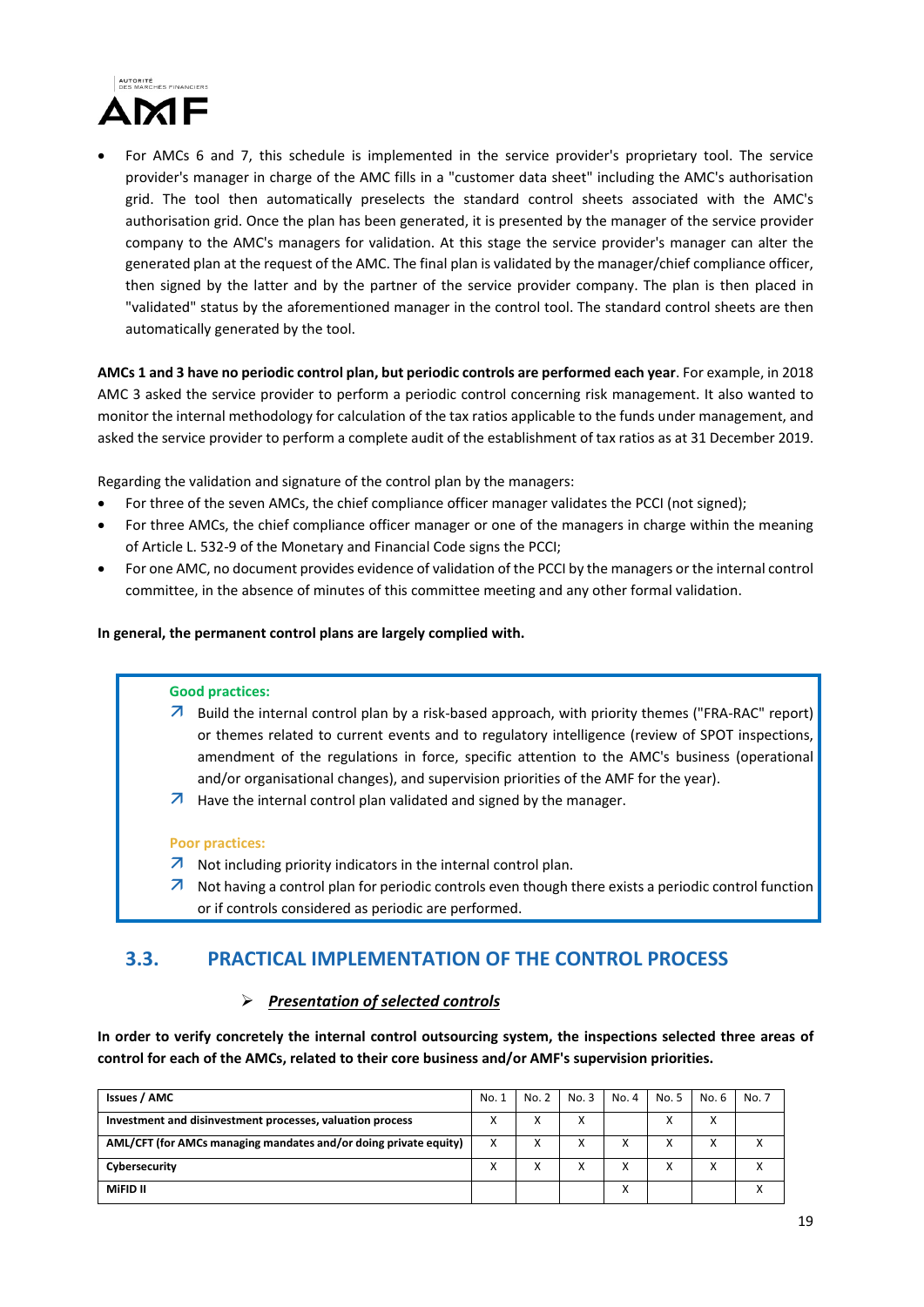

# *Analysis of the procedures associated with the three themes monitored*

**The procedures associated with the three themes monitored do not always appear sufficiently precise or operational.** 

For five AMCs, at least one of the procedures analysed omits the due diligence to be implemented as part of **first‐level control.**

In a significant number of cases, the procedures associated with the three themes monitored do not mention **the regulatory framework and/or do not include the related second‐level controls:**

- For AMCs 1, 2 and 3, the inspections noted that the procedures do not mention the regulatory framework and do not include the related second‐level controls;
- AMC 4 has procedures including regulatory references. However, with the exception of that relating to investment constraints, the procedures do not include the related second-level controls;
- AMC 5 has procedures including regulatory references. However, the procedures do not include the related second‐level controls;
- For AMC 6, (i) the procedure relating to the business continuity plan does not mention the permanent control system in place for the businesses that it regulates, and (ii) the procedure relating to the investment process does not include the regulatory references associated with the business that it covers;
- For AMC 7, a small majority of procedures (4 out of 7, or 57%) do not mention the permanent control system in place on the businesses that they regulate. On the other hand, all these procedures except one ("termination of mandates") include regulatory references associated with the business that they cover.

### **Moreover, the inspections noted the following shortcomings regarding the various control themes analysed.**

### **AML/CFT:**

**The AMCs have procedures concerning the AML/CFT system for the funds' assets and liabilities. However, the inspections noted, for example, that**:

- For AMCs 1, 2 and 3, the AML/CFT procedures (for assets and/or liabilities) do not indicate precisely all the documents to be gathered;
- For AMCs 2 and 3, the due diligence to be performed on anti-money laundering is not indicated; the procedure therefore does not indicate the enhanced or additional vigilance measures to be possibly applied;
- For AMC 3, the procedures do not mention AML/CFT due diligence within the framework of supervision of the stakes held by the managed funds.

### **Investment and disinvestment processes:**

For AMC 1, the regulatory references of the investment, investment supervision and divestment procedure are not up‐to‐date.

### **Valuation:**

For AMC 3, the valuation procedure is not operational because it does not describe either the various steps for estimating the fair value of assets, nor the valuation methodology applied (for example: methodology of EBITDA multiples depending on the nature, characteristics and circumstances of the investment, such as the company's investment development stage and sector of activity, and market conditions). Lastly, it makes no mention either of the principle of consistency of accounting methods or the cases of discounts/premiums applied.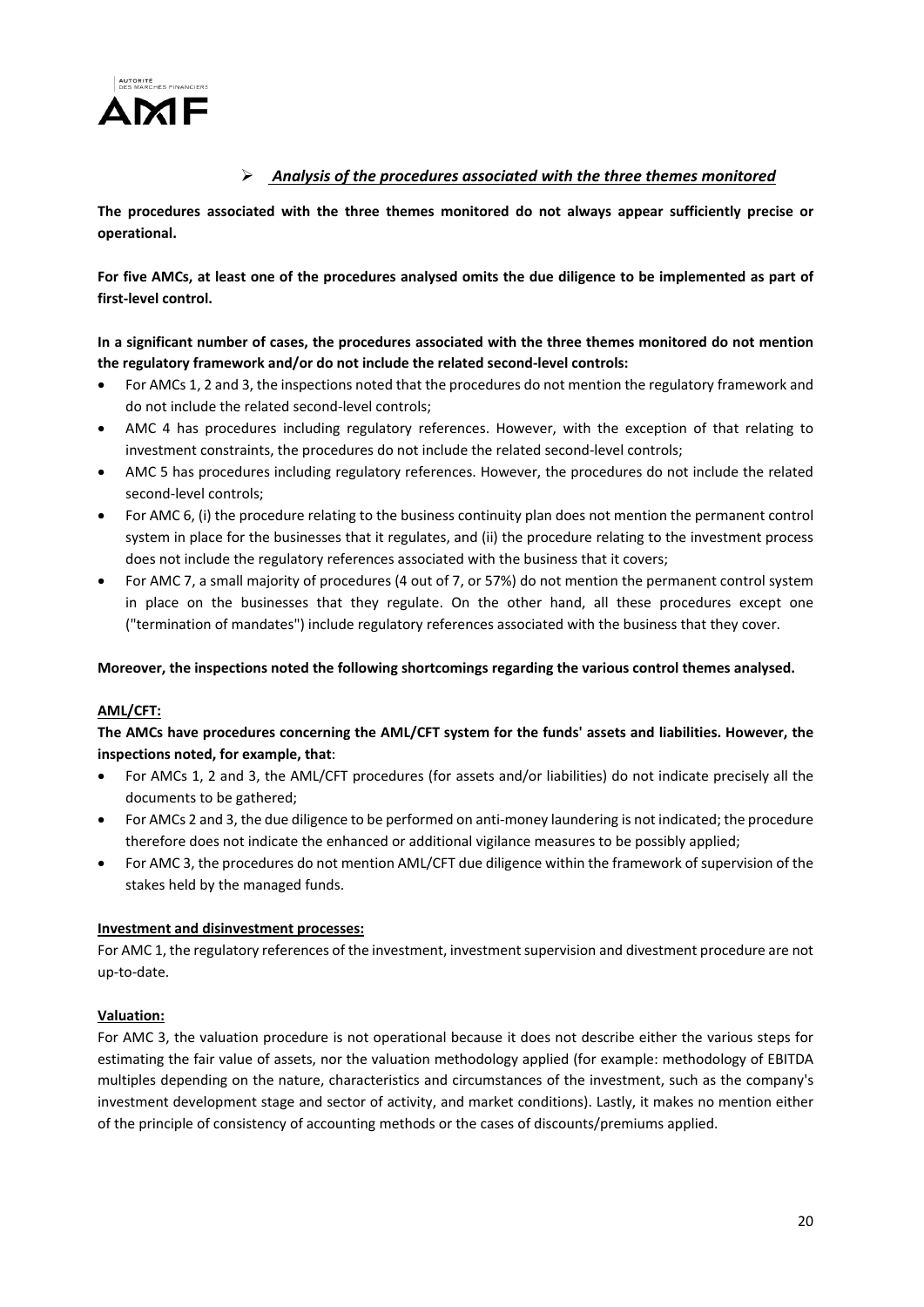

### **Cybersecurity:**

The AMCs have procedures concerning the following issues: "Business Continuity Plan", "Dysfunctions and incidents", "Archiving/preservation/protection/destruction of data".

The inspections noted the following shortcomings:

- The BCP procedure of AMC 2 does not mention whether BCP tests are performed. The inspection noted that this procedure refers to articles 313‐55 and 313‐56 of the AMF GR which are no longer applicable since 3 January 2018;
- The "Dysfunctions and incidents" procedure of AMC 3 does not plan to indicate to employees, managers or anyone on assignment the external escalation procedure;
- The BCP procedure of AMC 4 explicitly includes neither cybersecurity nor any tests to be performed.

### **MiFID II:**

1

AMC 4 has no procedure for control and monitoring of falls of more than 10% in the value of the portfolios of clients under discretionary management. Based on analysis of the documents communicated, this point was not analysed and therefore not noted by the compliance function.

### **Poor practice:**

 $\overline{\phantom{a}}$  Failing to indicate in the procedures or in any document attached to them the applicable regulatory references inherent to the relevant item (regular changes in the regulations should not be a curb on such an omission).

## *Analysis of control sheet structuring*

The permanent second-level control sheets indicate the objectives of the control, the details of the work to be performed and the control conclusions including details of detected anomalies. For four AMCs, the control conclusions are associated with a colour code<sup>12</sup> (green/orange/red).

### For three AMCs, the control sheets do not state that the controls aim to verify compliance with the procedures.

The interviews to be conducted are specified only in the control sheets of two AMCs (6 and 7). Moreover, for these two same AMCs, a section dedicated to the follow-up of recommendations makes it possible to monitor, for each check point, progress on the associated remedial measures from one control to the next.

### **Finally, the inspections found the following shortcomings:**

- For AMCs 1, 2 and 3, the control sheets include no precise regulatory references and the list of documents to be reviewed is not clearly specified;
- For AMCs 4 and 5, the sheets contain neither a date nor signature of the service provider and the AMC which would provide evidence of its validation. Moreover, as indicated above, the inspections were unable to know the names of the consultants who performed the controls for want of traceability.

 $12$  For service provider B, the scale used is as follows: "detected breach of the regulations: action plan to be implemented in the short term"/red, "detected dysfunction or point for improvement: action plan to be implemented in the medium term"/orange, "business in compliance with the regulations"/green.

For service provider C, the scale is as follows: "regulatory breach"/red, "area for improvement"/orange, "regulatory compliance"/green.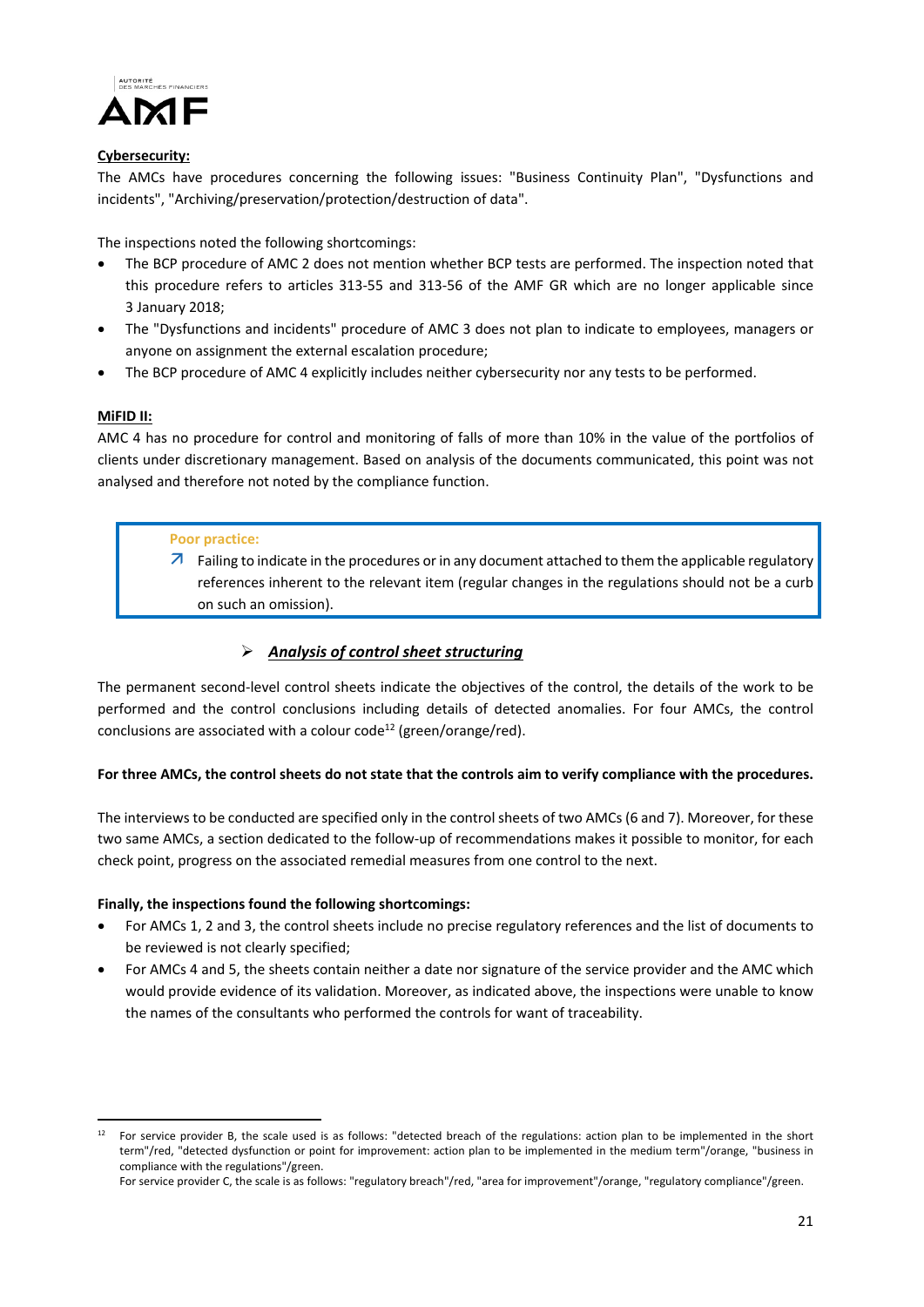

### **Good practices:**

- $\overline{\phantom{a}}$  In the control sheets, in addition to information for identification of the control (internal reference, date of performance, frequency, consultants in charge), include the objectives of the control, the list of documents to be reviewed (procedures in particular) and interviews to be conducted, the regulatory references relating to the risks monitored, the details of work performed and the conclusions of the control (via a red/orange/green colour code) together with details of the anomalies detected.
- $\overline{A}$  In the control sheets, provide for follow-up of the recommendations to make it possible to monitor, for each check point, progress on the associated remedial measures from one control to the next.

### **Poor practice:**

 $\overline{\phantom{a}}$  Not showing in the control sheets (i) the date of performance of the control, (ii) the person in charge of performing the control, and (iii) the signature of the service provider and the AMC (managers) as evidence of its validation.

# *Exhaustiveness of the scope of control:*

Regarding the selected themes, major check points were concealed by the AMCs of the sample group in the **context of their permanent controls. For example, the following controls may have been omitted:**

- For AML/CFT: control of the performance and quality of training, control of the tracing for Politically Exposed Persons (particularly as part of business relationship follow‐up), control of the ultimate beneficial owner for clients that are legal entities, control of the client's presence on a blacklist, and control of abnormally large transactions;
- For valuation: control of the effectiveness of the role of the independent evaluator in the valuation process, and critical review of the valuation methodology used;
- For discretionary management/MiFID II: control of the conditions of investment in in-house funds by discretionary managed accounts, control of repayment to the discretionary portfolios of all trailing fees;
- For cybersecurity: control of the performance and quality of training, control of the managers' involvement in cybersecurity management, control of the existence of a map database of sensitive data and critical applications, control of the content of a map database of sensitive data and critical applications, control of IT security systems (updating of antivirus software, software licences, etc.), logical access control for sensitive applications, and physical access control for sensitive installations. In particular, AMC 1 performed no cyber control even though fraudsters and impostors had published false websites in the name of the AMC and have used scams to search for personal or confidential information.

# *Quality and traceability of controls performed:*

For four AMCs, the controls performed are formalised, documented and traced. For AMCs 1, 2 and 3, however, **controls are seldom formalised, generally documented but seldom traced**: the documentary evidence exists but it is difficult to establish a link between the findings on the sheet and the documents; the control sheets do not mention precisely the documents analysed. Furthermore, the controls performed are always the same from one year to the next, the control sheets do not refer to or take into consideration regulatory changes; the controls consist of a mere documentary examination without verifying the practical conditions of application of the policies and procedures.

**For four of the seven AMCs, the controls are performed on a test basis**; the composition and method of selection of the test samples are generally specified either in the control sheets or in the work files of the internal control service provider; in one case, however, the process of selection of the sample of tested investment decisions is not explained.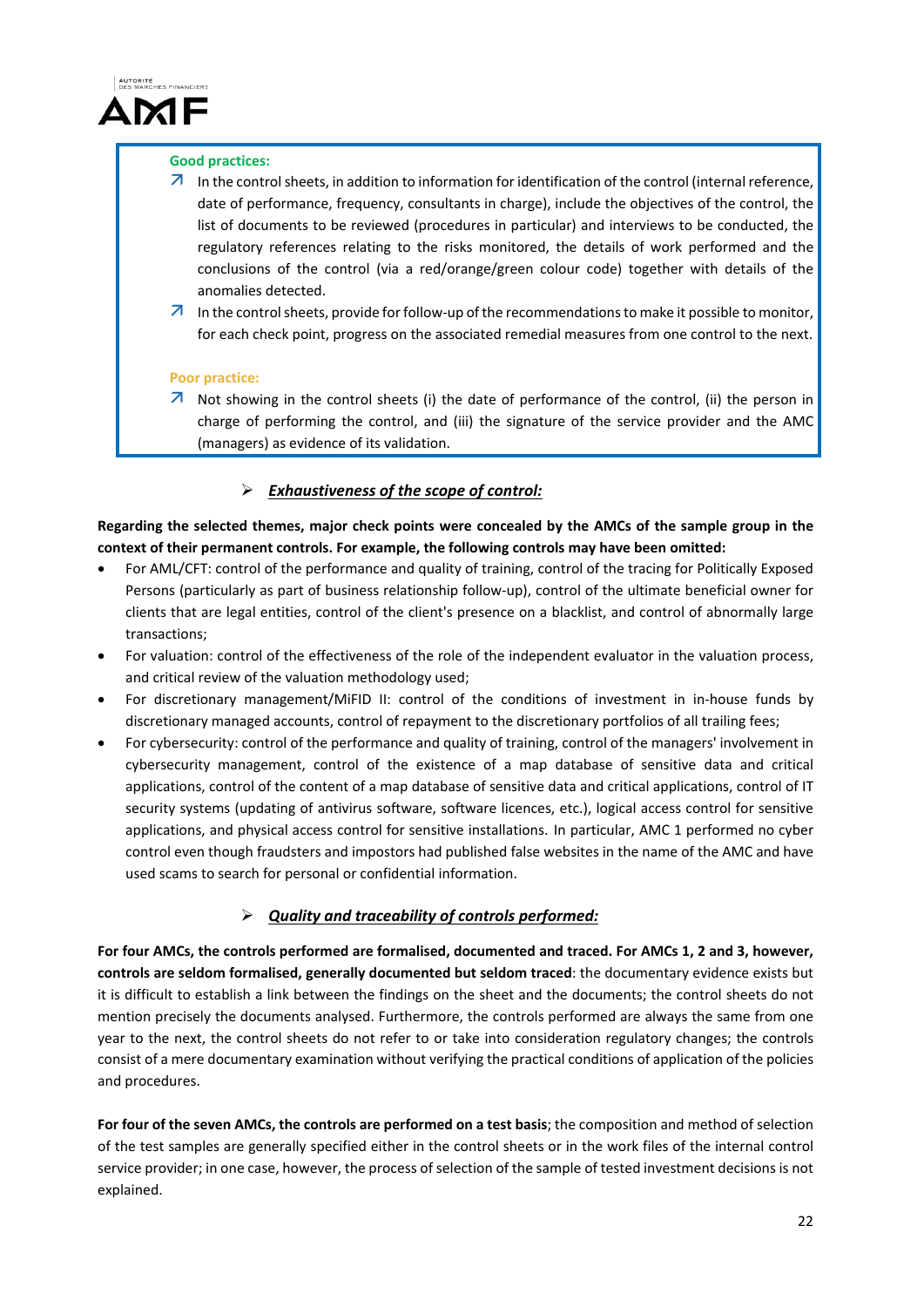

The other three AMCs do not proceed by sampling, which could detract from the effectiveness of the control. **Indeed, the inspections highlighted shortcomings in the due diligence performed by the service provider in the framework of second‐level control**. For example, for AMCs 1 and 2, the controls relating to AML/CFT consist in checking the existence of an Excel file identifying the AML/CFT due diligence conducted by the first-level control, but this Excel file does not make it possible to know precisely the due diligence actually performed and the documents actually analysed.

The inspections nevertheless noted the following positive findings:

- For AMC 3, the service provider adopts as a basis the good and poor practices identified in the review of cybersecurity SPOT inspections published in December 2019;
- For AMC 6, the inspections conducted gave an incentive, appropriately, for the establishment of a map database of the information system for the AMC.

The AMCs of the sample group did not always perform periodic control on the selected issues. When such a control exists, and for all the AMCs, the periodic control sheet does not mention the due diligence performed **on the second‐level controls. Moreover, the inspections noted shortcomings in the formalisation of these controls.** For example:

- For AMC 2, the control notesthat "*the investment and divestment processissatisfactory*" orthat "*the valuation procedure is satisfactory*" without indicating the check points. The periodic control relating to valuation also suggested a "*review of the valuation process*" and a "*review of the (…) the AIFM note*" without indicating the identified shortcomings;
- For AMC 7, the rules for selection of test samples are neither explained in the control sheets nor consistent from one period to the next.

### **Good practices:**

- $\overline{\mathcal{A}}$  Mention clearly, in the control sheets, the conditions of selection of the test sample and substantiate its representativeness.
- $\overline{\mathcal{A}}$  For performing controls, adopt as a basis the good and poor practices identified in the published reviews of SPOT inspections.

#### **Poor practice:**

 $\overline{\mathcal{A}}$  Not clearly referring, in the control sheets, to the documents analysed, which detracts from the satisfactory traceability of work and the conclusions of the control.

### *Follow‐up of the recommendations:*

### **The follow‐up of the recommendations is not always effective:**

- For AMCs 1, 2 and 3, the lack of formalisation of the recommendations means that the managers cannot, where necessary, take appropriate remedial measures;
- For AMCs 6 and 7, the observations and associated recommendations expressed by the service provider for each check point tested are clearly formalised in the control sheets for the three issues tested. For AMC 6, however, it appears that no implementation timeline is provided for most of the recommendations still open on the control date, which hampers their management. For AMC 7, the action plans listed in the management table provided are incomplete (the person in charge and/or the estimated date of performance are missing) or behind schedule (by 3 to 12 months) in their implementation forthe great majority of the recommendations still open on the date of the control (i.e. one-quarter of the total number of recommendations issued since January 2017);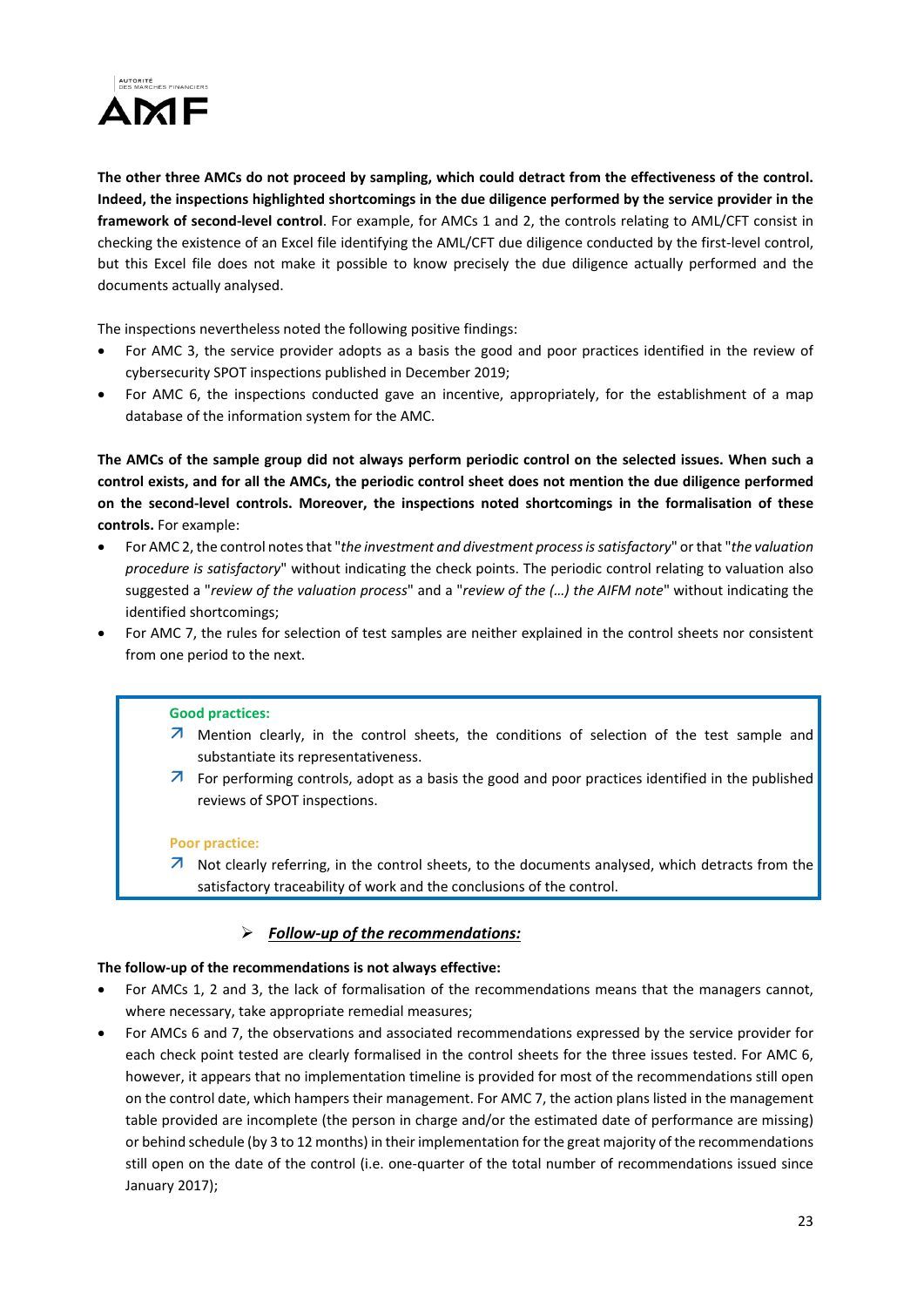

 For AMCs 4 and 5, delaysin implementation of the recommendations were also observed, by comparison with the timeline initially set.

### **Regulatory reminders:**

- AMCs shall establish and maintain effective internal reporting communication of information at all relevant levels (Article 57 (1d) of Delegated Regulation No. 231/2013, Article 321‐23 (VI) of the AMF GR, and Article 21 (1e) of Delegated Regulation No. 2017/565).
- $\overline{\mathcal{A}}$  First-level control shall be exercised by persons in operational functions. Permanent control shall be conducted through second-level controls to ensure proper execution of first-level controls (Articles 318‐51 and 321‐86 of the AMF GR, AMF Position‐Recommendation 2014‐06).
- $\overline{\phantom{a}}$  AMCs shall establish and maintain effective and adequate internal control mechanisms, designed to ensure compliance with decisions and procedures at all levels of responsibility of the AMC (Article 57 (1c) of Delegated Regulation No. 231/2013, Article 321‐23 (IV) of the AMF GR, Article 21 (1c) of Delegated Regulation No. 2017/565).
- $\overline{\phantom{a}}$  Permanent controls should be documented. (If faults are identified or the observed situation fails to meet expectations, the compliance function should inform senior management of the facts and of the corrective measures that should be considered. The compliance and internal control officer monitors the implementation of the corrective measures he/she recommends and shall inform senior management of the appropriate measures taken in compliance reports. AMF Position-Recommendation 2014‐06).
- $\overline{\mathcal{A}}$  Responsibility for ensuring that the AMC complies with tits professional obligations is incumbent on its senior management and, where applicable, its supervisory body (Article 60 (1) of Delegated Regulation 231/2013, Article 321‐35 of the AMF GR, Article 25 (1) of Delegated Regulation 2017/565).

### **Poor practice:**

 $\overline{\phantom{a}}$  Not providing for a timeline for remediation of identified anomalies, nor a person in charge of implementing the corresponding measures, which could make follow-up of the recommendations by senior management less effective.

# **3.4. REPORTING TO SENIOR MANAGEMENT AND THE AMF**

## *Reporting to senior management:*

### The organisation of the reporting statements to senior management is highly varied from one AMC to another:

 The reporting statements of AMCs 1, 2 and 3, produced annually, are not very well written and are incomplete. They consist of a concatenation of the control plan for the past year, the conclusions of the controls for the current year and the control plan for the following year. The report does not include the following information: a description of the implementation and effectiveness of the general control framework, a review of the main conclusions of the examination of policies and procedures, modifications and changes in the applicable regulatory requirements during the period covered by the report, and the measures which have been or should be taken to ensure compliance with the new requirements, other significant compliance problems occurring since the last report, and any alerts reported to the AMF. Moreover, the reports do not include statistics or analyses concerning changes in the results of the controls performed. The comments of AMC 1 concerning management's reaction to the shortcomings revealed by the controls are not very clear or are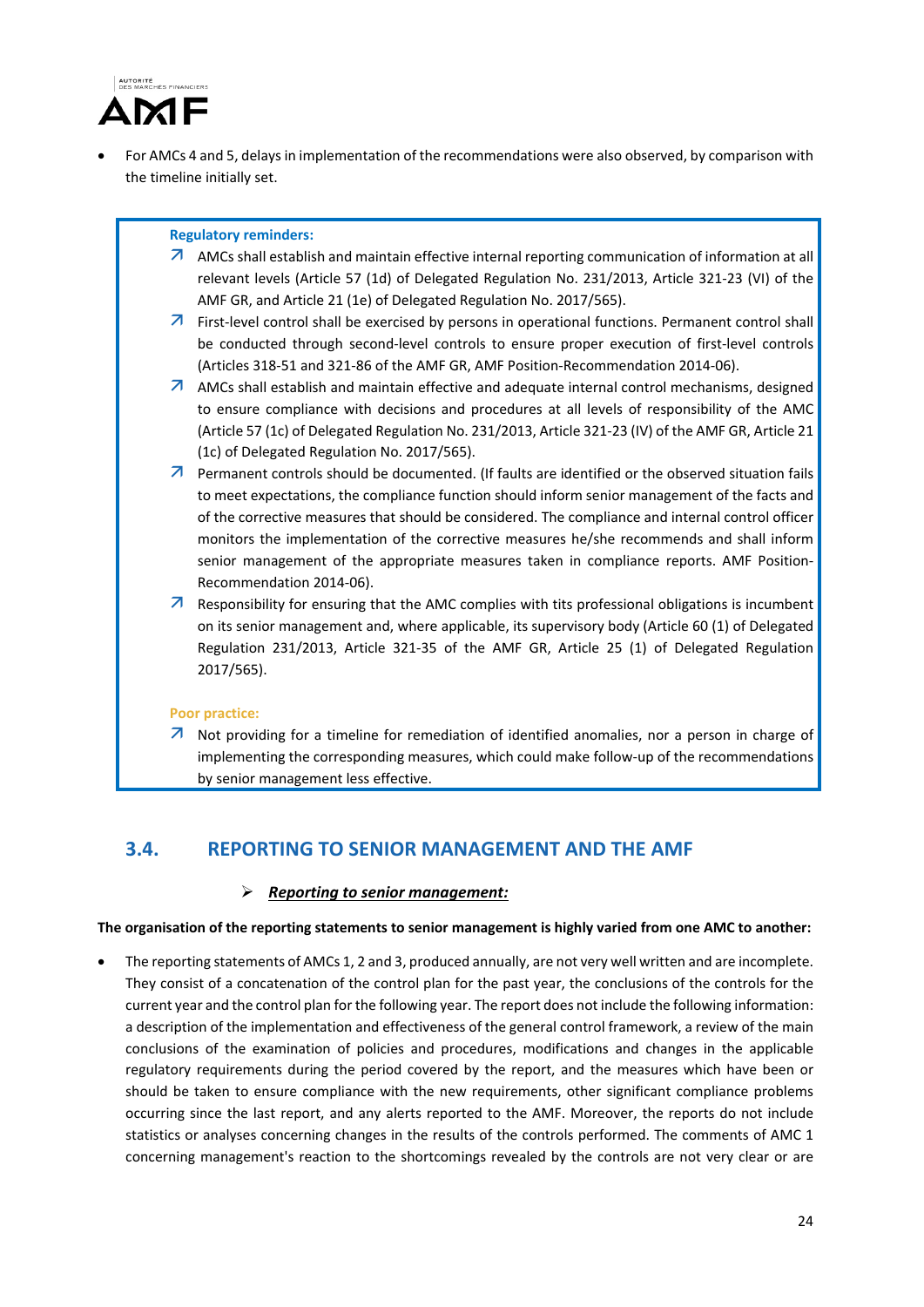

inadequate. Moreover, concerning AMC 2, neither the management chairman nor the chief compliance officer signed their approval of the service provider's report;

- The half‐yearly reports of AMCs 4 and 5 take the form of a PowerPoint file consolidating all the control sheets produced during the past year, and the action taken or to be taken following the findings according to the identified risks for the AMC's business. The assessments are presented in the form of a colour code (see above). They do not present an overall view of the level of compliance, even though the control sheets are detailed (main conclusions, procedures monitored, findings/risks identified and remediation measures implemented). There is no overall reporting statement reviewing the annual situation;
- The reports of AMCs 6 and 7 are also in the form of a PowerPoint file. They consolidate, for each tested issue, all the observations expressed within the framework of controls performed in the past six months. They include a summary table of the risks identified during the controls performed in the half‐year, which enables the AMC's managers to obtain a consolidated view of the work performed. A general assessment of the controls performed is presented in the form of a colour code at the start of the report. It is determined according to the results of each of the controls performed over the period, scored according to the same code. A dedicated "follow‐up of recommendations" section allows the AMC's management to specify the progress made in taking into consideration the recommendations expressed by the control service provider. On the other hand, by giving priority to a control by control approach, the reports of AMCs 6 and 7 do not give the managers a clear view of the service provider's half‐yearly rate of progress in the performance of its control work, the overall level of risk sustained by the AMC and the effectiveness of the associated general control system,<sup>13</sup> and changes in the AMC's regulatory context. The reports do not include detailed statistics regarding the coverage of the control plan or the quantity of anomalies detected. However, such statistics are available in real time in the customer area of the proprietary tool. This tool allows the AMC managers notably to regularly monitor the state of progress of the control work across the scope of their business.

#### **Regulatory reminder**:

 $\overline{\mathcal{A}}$  The senior management bodies of the AMC shall receive frequent compliance, risk control and periodic control written reports at least once a year specifying if appropriate measures have been taken in the event of deficiencies (Article 60 (4) of Delegated Regulation No. 231/2013, Article 321‐ 36 of the AMF GR, Article 22 (2c) of Delegated Regulation No. 2017/565).

### **Good practices:**

- $\overline{\mathcal{A}}$  Include in the internal control reports for senior management a summary table of the risks identified during the controls performed during the period.
- $\overline{A}$  Present the observations of the internal control report in the same form as in the control sheets, assigning, for example, to each observation a colour code corresponding to a compliance or risk level.
- $\overline{A}$  In the internal control reports for senior management provide for a section relating to the "followup of recommendations" allowing the AMC's management to monitor the progress made in taking into consideration the recommendations expressed by the control service provider.

#### **Poor practices:**

1

 $\overline{\phantom{a}}$  Not including in the chief compliance officer's report sent to senior management the following information: a description of the implementation and effectiveness of the general control framework, a review of the main conclusions of the examination of policies and procedures, modifications and changes in the applicable regulatory requirements during the period covered by

<sup>13</sup> No assessment of this risk level, consolidating the results obtained and placing them in perspective relative to the AMC's business and the control results for the prior six months, is set out formally.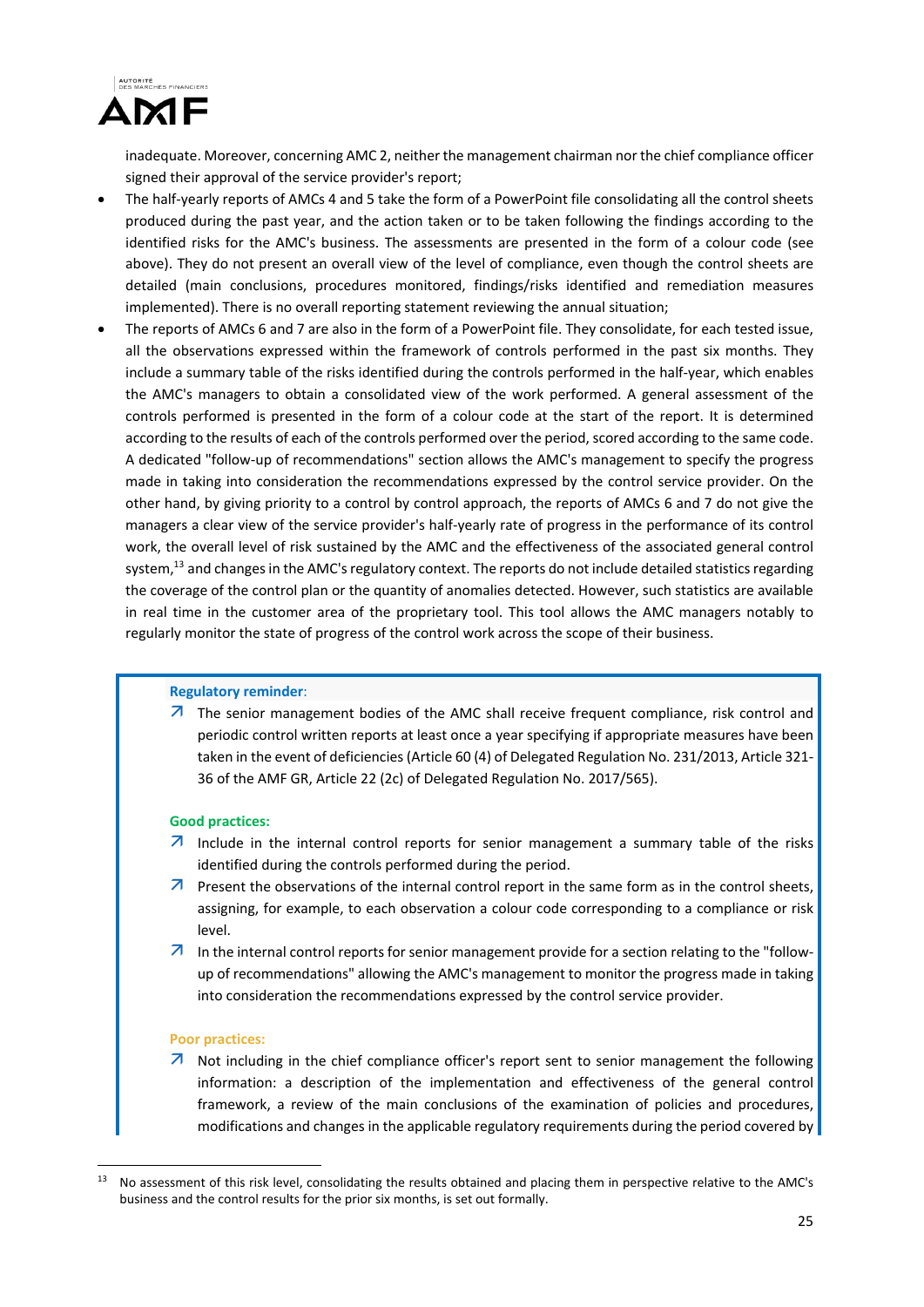

the report, and the measures which have been or should be taken to ensure compliance with the new requirements, other significant compliance problems occurring since the last report, and correspondence with the AMF.

- $\overline{\phantom{a}}$  Not providing, in the reports for senior management, statistics or analyses concerning the coverage rate of the control plan, anomalies identified and changes in the results of the controls performed.
- $\overline{\mathcal{A}}$  Not providing for the approval of the Senior Manager and chief compliance officer on the service provider's report, or at least minutes formalising that approval.

# *Reporting to the AMF:*

For the AMCs of the sample group as a whole, the "FRA-RAC" reports<sup>14</sup> do not mention all the anomalies **detected, even though the control inspections noted shortcomings identified by the internal control function:**

- For AMCs 1 to 3, the "FRA-RAC" reports do not mention the shortcomings even though they were identified in reporting to senior management. For AMCs 4, 5, 6 and 7, the "FRA-RAC" reports mention only the most significant shortcomings (established cases of non‐compliance);
- The "FRA-RAC" reports for AMCs 6 and 7 mention the performance of a periodic control. However, such due diligence does not appear among the periodic control information (plans and sheets) submitted by the AMC to the inspection task force in 2017 and 2018. Both AMCs stated to the inspection task force that they had treated the mere holding of the internal control committee meeting as periodic control for these two years;
- The "FRA-RAC" reports of AMCs 1, 2, 3 and 5 do not mention some of the prerogatives entrusted to the service provider (support for staff training, drafting of new policies and procedures).

## **Poor practice:**

 Not mentioning in the "FRA‐RAC" reports the major anomalies identified by the internal control function during the past period, even though the "FRA‐RAC" report includes a field allowing them to be described concisely, on the pretext that they were rectified during the past period or that they are not sufficiently significant.

# **3.5. SYSTEM FOR EVALUATION AND MONITORING OF THE SERVICE PROVIDER BY THE AMC**

# *Procedures for evaluation and monitoring of the service provider*

As mentioned above, the AMCs of the sample group all have a procedure for the selection of intermediaries and **service providers. This procedure, drafted by the service provider in charge of internal control, includes the question of evaluation of service providers.**

For AMCs 1 and 2, this procedure mentions that follow-up of intermediaries is performed whenever the work performed is "significant", without specifying an amount. For AMC 3, a threshold of €10,000 is set. While the procedure of AMC 4 indicates that operational functions perform follow‐up in accordance with a formalised process of periodic evaluation, it does not specify whether this follow‐up is performed from the first euro. **The procedure of AMC 5 mentions an annual evaluation of outsourced services without specifying clearly whether it includes an evaluation of the service provider in charge of internal control**. The procedure of AMC 6 does not cover the additional services agreed between the AMC and the service provider in charge of control relating to three services considered as non‐"essential" by the AMC: ((i) the provision of internal training; (ii) updating of

<u>.</u>

<sup>14</sup> Cf. Articles 318‐37 and 321‐75 of the AMF GR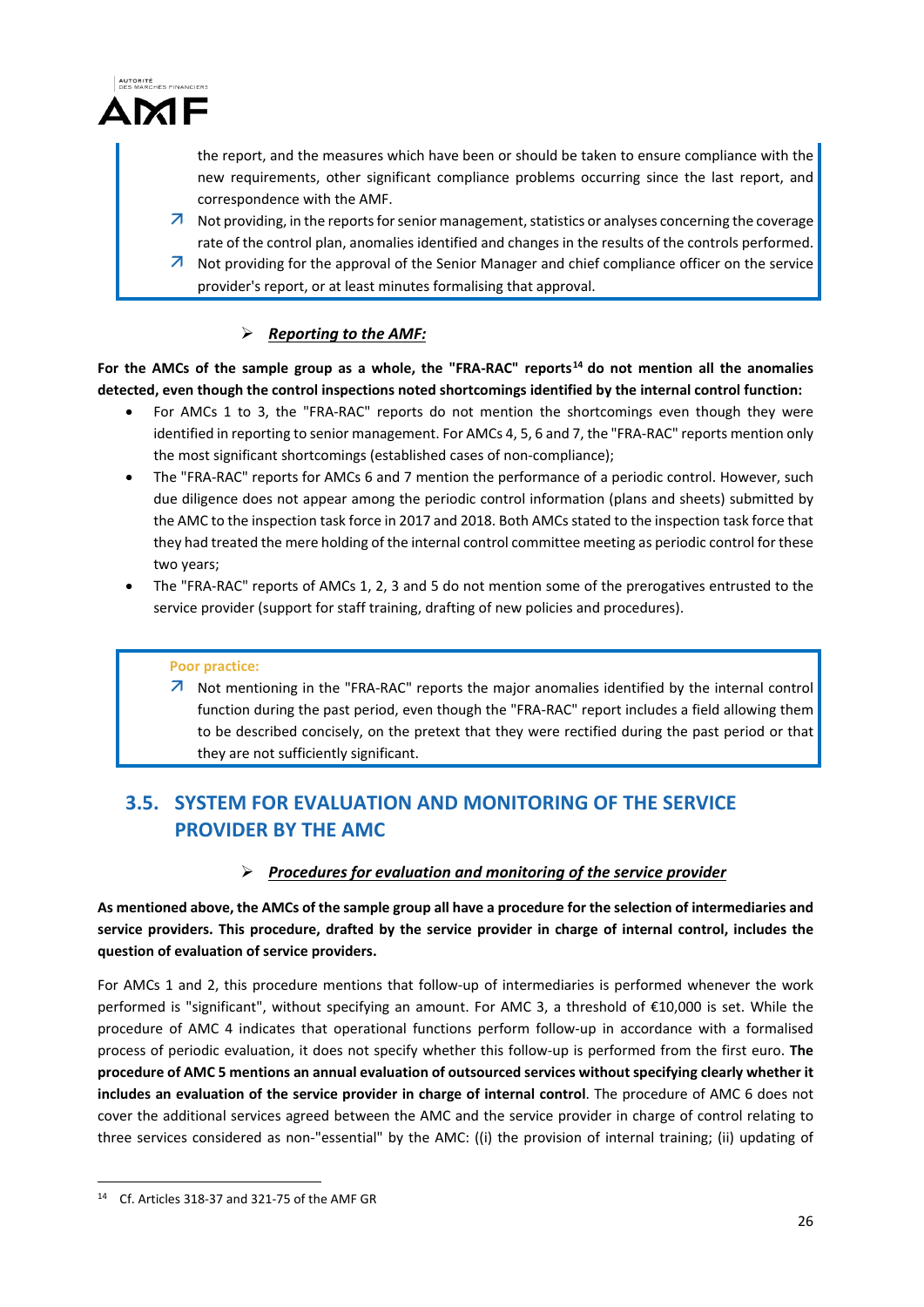

procedures, policies and mapping; and (iii) assistance for the creation and follow-up of the corporate life of a French SICAV).

For three AMCs (Nos 2, 4 and 5), the procedure is silent regarding storage of the information. On the other hand, the procedure of AMCs 1 and 3 indicates that communications "*are kept in Outlook boxes and, in the case of attachments, systematically recorded in the folders concerned*." The procedure of AMCs 6 and 7 specifies that the AMC keeps a paper dossier but also a scanned version of all the documents constituting the service provider's dossier on the AMC's network.

For three AMCs (1, 2 and 3), the procedure does not include a methodology for evaluation of the service **provider's level of performance (quality and quantity control of the services provided).** But in practice the evaluation process of the three AMCs is based on general criteria.

The evaluation process of AMC 4 consists in ensuring that the service provider informs the AMC of any incident or anomaly that could have an impact on the outsourced tasks or functions, and that the AMC has effective access to the data relating to the outsourced tasks or functions and the service provider's business premises. An appendix to the procedure specifies the various general and specific outsourcing evaluation criteria.

AMC 5 relies on a service provider monitoring database which allows classification of the entrusted service (essential service or not within the meaning of the regulations) and noting of any incidents with the service provider or regarding the service provided. This database isreviewed regularly and once a year the Management Committee performs an evaluation of the services classified as essential in light of the agreements and commitments signed, the quality of the services performed and, where applicable, the incidents detected. Apart from any incidents, the evaluation process does not rely on any other predefined criteria.

The evaluation process of AMCs 4, 6 and 7 is based both on general criteria valid for all service providers and on criteria, both quantitative and qualitative, specific to the outsourcing of internal control.

### **Good practices:**

- Have an annual file filled in on an ongoing basis to formalise follow‐up of the internal control service provider, in particular by evaluating itslevel of performance and making sure that it informs the AMC of any incident or anomaly that could have an impact on the outsourced tasks or functions, and that the AMC has effective access to the data relating to the outsourced tasks or functions.
- $\overline{\mathcal{A}}$  In the procedure, provide for monitoring of the internal control service provider on the basis of precisely defined criteria.

### **Poor practices:**

- $\overline{\mathcal{A}}$  Not providing in the service provider selection procedure for preservation of information on the evaluation performed.
- $\overline{\mathcal{A}}$  Not providing in the service provider selection procedure for an appraisal methodology of the service provider's level of performance based on precise criteria (quality and quantity control of the services provided).

### *Effective evaluation and monitoring of the service provider*

Two of the seven AMCs of the sample group (2 and 5) do not monitor their service provider in charge of internal **control. Although the other five AMCs perform monitoring, the traceability is not always sufficient:**

 Each year, the chairman of AMC 1 evaluates the services of the AMC's service provider companies. He assigns a score on a scale from 0 (least satisfactory score) to 5 (best score) for six predefined criteria. The AMC's final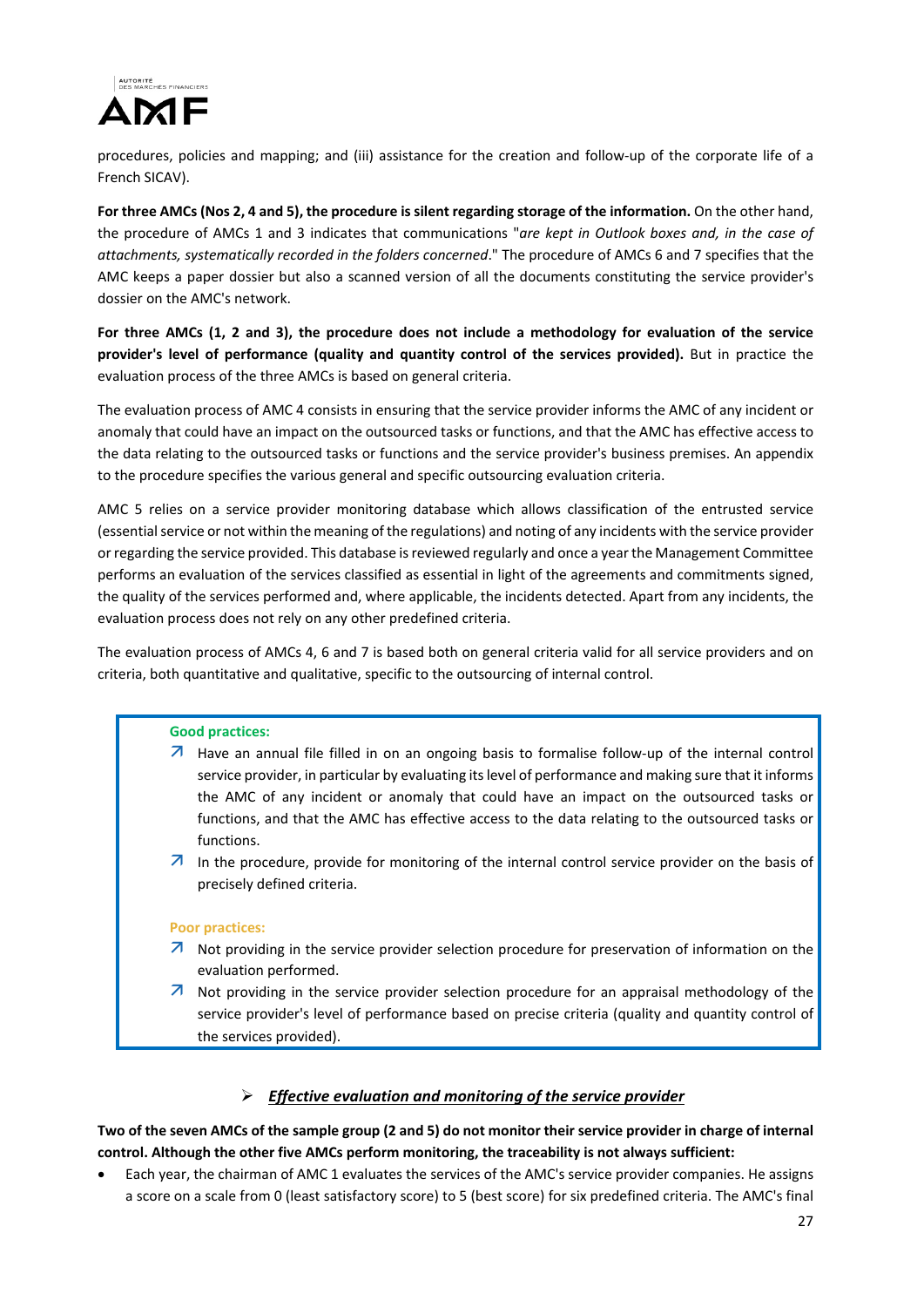

opinion on the service provider is a weighted average of each of these criteria. The criteria in question are as follows: (i) Quality of the service (coefficient: 7); (ii) Availability (coefficient: 5); (iii) Proactiveness (coefficient: 3); (iv) Cost of the service (coefficient: 3); (v) Financial soundness/reputation (coefficient: 2). The following organisational and security aspects were not monitored by the AMC: security in processing sensitive data, logical access control for sensitive applications, security level of technical installations (server room), and regular performance of BCP tests/backup restore tests;

- AMC 3 monitored the internal control service provider (proactiveness, availability of funds, technical competence, exhaustiveness of analysis, dependability, quality communications, trust, work habits, comfort, reputation and price). It also performs follow-up by rereading the service provider's control sheets and reports;
- AMC 4 uses about twenty criteria (divided into two groups: 13 "general/AMF criteria" and 8 "specific criteria"). The criteria concern updating of the PCCI, the existence of control sheets and compliance with deadlines relating to the PCCI but also to the holding of compliance and internal control committee meetings ("CCCIs"), and assistance relating to employee training and regulatory intelligence;
- AMCs 6 and 7 also use about twenty criteria (divided into two groups: 12 "general/AMF criteria" and 6 "specific criteria" of the outsourced activity). The AMF criteria mainly concern the professional accreditations of the service provider, the conditions of contract termination, continuity of service, cooperation of the service provider with the AMF, the AMC's access to outsourced data, the service provider's proactiveness and the permanence of its resources as well as its knowledge of the sector of activity and the applicable regulations. The criteria specific to the outsourced service concern the duties of the chief compliance officer service provider as defined in the service agreement. For AMC 7, the sheets provided do not identify the recurring negative observations made year after year.

None of the AMCs checks the existence of and compliance with ethical rules by its service providers/consultants (personal transactions, professional secrecy, conflicts of interest, etc.). However, AMC 1 monitors personal transactions on a declaration basis at least once a year.

### **Regulatory reminders**:

- $\overline{\phantom{a}}$  AMCs shall exercise due skill, care and diligence when entering into, managing or terminating an outsourcing contract for critical or important tasks or functions. They must in particular take the necessary steps to ensure that the following conditions are satisfied: the service provider must have the ability, capacity, and any authorisation required to perform the outsourced tasks or functions reliably and professionally; the service provider must carry out the outsourced services effectively. To this end, AMCs must establish methods for assessing the standard of performance of the service provider; AMCs must properly supervise the carrying out of the outsourced tasks or functions, and adequately manage the risks stemming from outsourcing, and mustsupervise those tasks and manage those risks(Articles 318‐61 and 321‐96 of the AMF GR, Article 31 (2) of Delegated Regulation No. 2017/565).
- **AMCs** shall monitor and, on a regular basis, evaluate the adequacy and effectiveness of the systems, internal control mechanisms and other arrangements, and shall take appropriate measures to address any deficiencies (Article 57 (6) of Delegated Regulation No. 231/2013, Article 321‐27 of the AMF GR, Article 21 (5) of Delegated Regulation No. 2017/565).

#### **Good practice:**

 $\overline{\phantom{a}}$  Formalise a reasoned evaluation based on the precise criteria provided for by the procedure to evaluate the service of the internal control service provider.